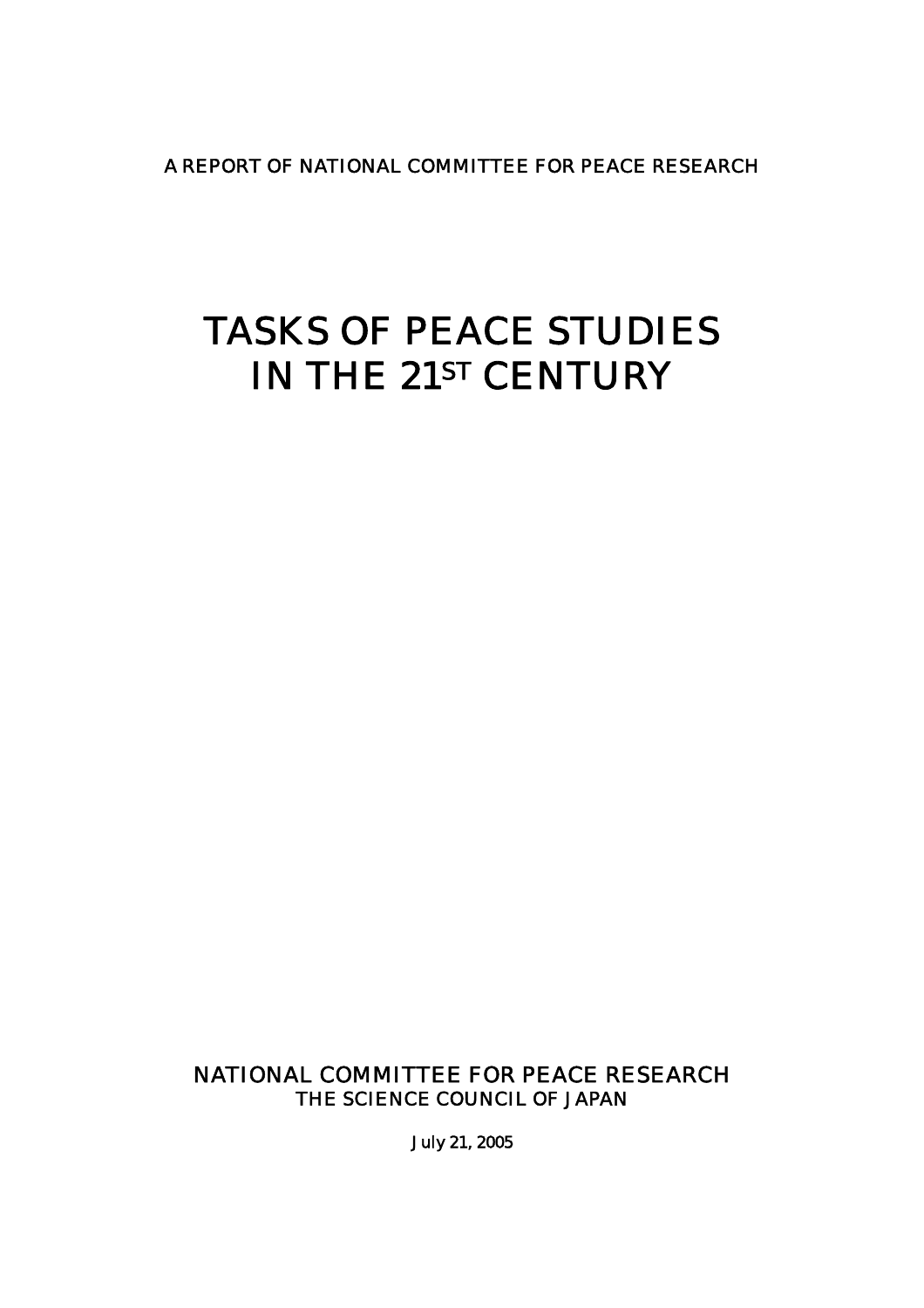## NATIONAL COMMITTEE FOR PEACE RESEARCH THE SCIENCE COUNCIL OF JAPAN

Chair

Mitsuo Okamoto, Ph.D. Professor Emeritus, Hiroshima Shudo University

Co-Chairs

Ikuro Anzai, Ph.D. Professor, Ritsumeikan University Akihiko Kimijima, Professor, Ritsumeikan University

Members

Kazuki Iguchi, Ph.D., Professor Emeritus & Former President Kyoto Metropolitan University

Kesao Miyamoto, Ph.D., Professor, Musashi University

Naoya Okuwaki, Ph.D., Professor, University of Tokyo

Kunio Miyashita, Ph.D., Professor, University of Marketing and Distribution Science

Tokushi Shibata, Ph.D., Professor Emeritus, University of Tokyo

Yoichi Kaya, Ph.D., Professor Emeritus, University of Tokyo

M asayuki Seto, Ph.D., Professor, Tokyo University of Agriculture & Technology

Hiroshi Sato, Ph.D., Professor, Tohoku Universtiy

Shoji Ishikawa, Ph.D., Professor, Kyushu University

Aiko Utsumi, Ph.D., Professor, Keisen University

Kyoko Okumoto, Associate Professor, Osaka Jogakuin University

Yoko Kitazawa, Former President, The Peace Studies Association of Japan

Tetsumi Takara, Professor, University of the Ryukyus

Hideo Tsuchiyama, M.D., Professor Emeritus & Former President

Nagasaki University

Yoshie Funahashi, Ph.D., Professor Emeritus, Hiroshima University

Kazuyo Yamane, Adjunct Professor, Kochi University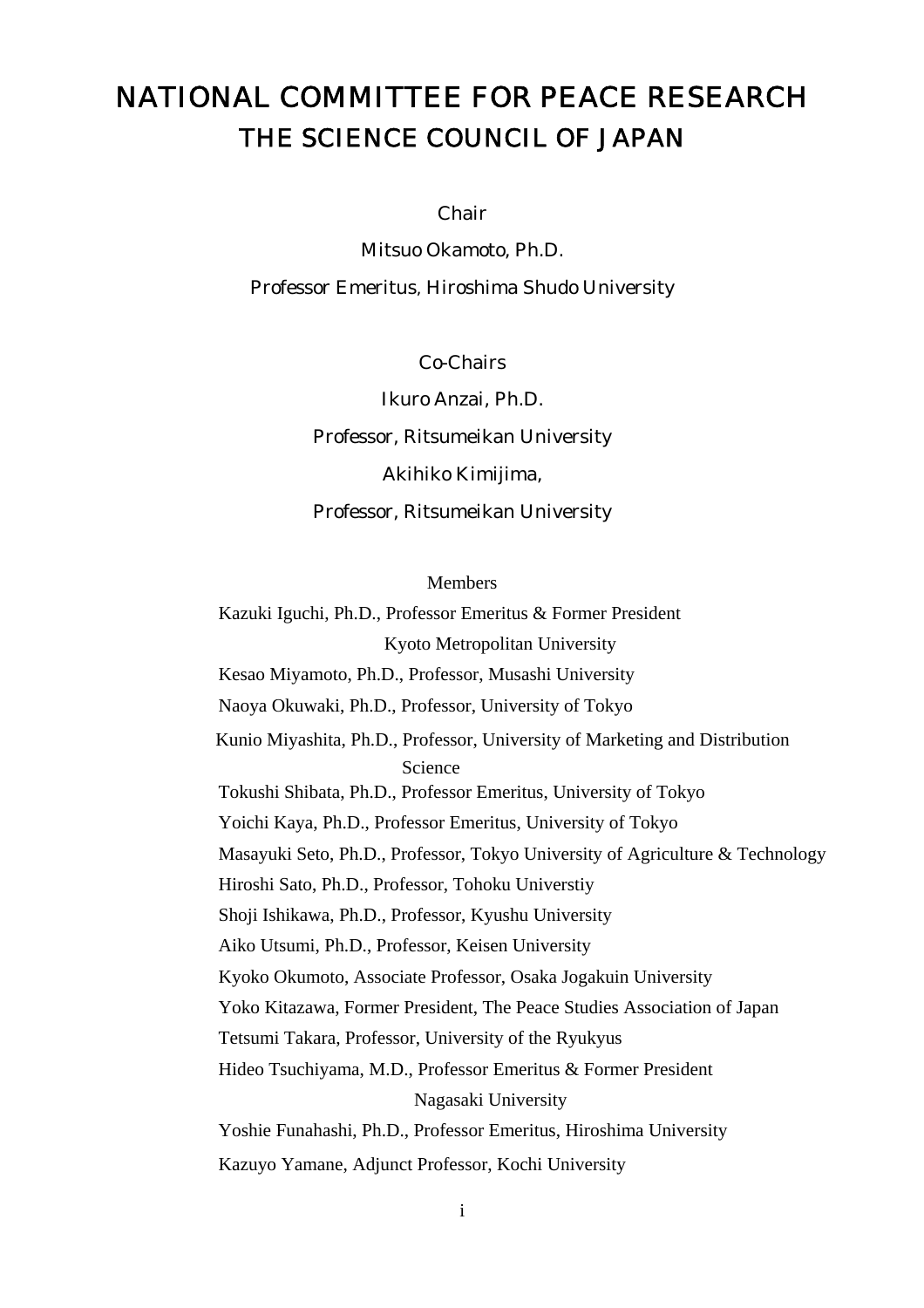## THE REPORT OF NATIONAL COMMITTEE FOR PEACE RESEARCH THE SCIENCE COUNCIL OF JAPAN

### THE TASKS OF PEACE STUDIES IN THE 21ST CENTURY

#### SUMMARY

#### 1) The Background

It is well-known that the Science Council of Japan has made a unique social contribution by dealing with such international problems as nuclear weapons and war in general, tyranny and slavery, oppression and prejudice, in order to consolidate the foundation for peace. Internationally, the program of "Science for Peace" adopted at the ICSU in Budapest, the Talloires Declaration of University Presidents for "Science to Avoid Global Death" issued at Talloires, France, copious monographs and writings on Peace Research/Peace Studies documented at the UNESCO provide academic and educational attempts for building a genuinely peaceful international society which will be not only free from such direct-physical violence as war and terrorism, but from such indirect-structural violence as tyranny, poverty, and disease.

However, only an interdisciplinary research institute representing all areas of science, such as the Science Council of Japan, is capable of dealing with the broad spectrum of peace issues, including research into poverty and disease in developing nations.

 The world today faces a critical problem of survival due to nuclear weapons, environmental pollution, population explosion, and poverty in spite of marvelous achievements of scientific and technological breakthrough. Successful results of Peace Research/Peace Studies which is sometimes called "the ultimate science for human survival" will ensure the basis for such human activities as politics, economy, industry, science, education, arts, sports, and entertainments. It is required, therefore, to precipitate such achievements through constant scientific efforts.

#### 2) The State of Affairs and the Problems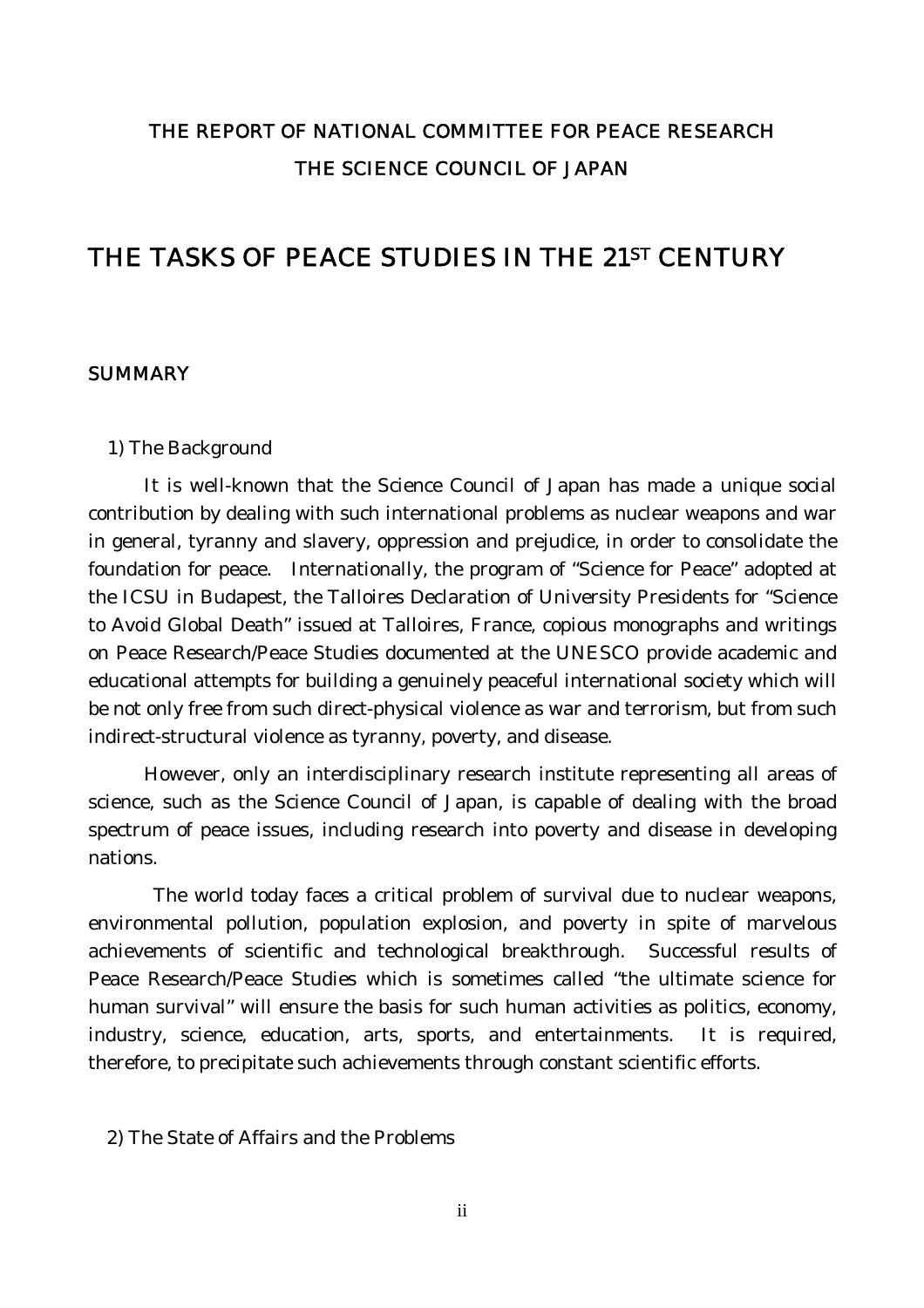1 The world at the beginning of the 21st century, characterized by wars, terrorism, proliferation of WMD, environmental disruption, AIDS and other infectious diseases, has become "a century of violence" which seems ominously more violent than the last century.

There are governments among the developed nations which pursue policies of intensifying their military power to suppress claims of the people in order to resolve the world situation of violence, but such a policy of "liddism"\* will only induce counter-violence and make the resolution of problems more difficult and complicated.

(\*"Liddism" means a policy "to keep the lid on insecurity without addressing the core reasons for dissent" in a given situation. Cf. Paul Rogers: Losing Control. Global Insecurity in the Twenty-first Century. Pluto Press, London, 2000.

Because of frequent terrorist counter-attacks to challenge war and "liddism" by states, a huge number of innocent people including children, women, and senior citizens are victimized and people are driven to miserable situations without hope for the future.

The Recommendation for Improvement

The solution to the problems mentioned above is closely related to the international problems which the Science Council of Japan has been addressing since its inception. The National Committee for Peace Research of the SCJ is the one assigned to delve into the root-causes of the problems and it has consistently devoted itself to the pursuit of a fundamental solution of all these problems of direct and structural violence. It behooves the scientific community to continue to deal with them from the lofty standpoint of human interests rather than the narrowly defined national interests.

#### **CONTENTS**

## Ⅰ.ACADEMIC RESEARCH EFFORTS ON PEACE ISSUES PROBLEMS CONFRONTING THE INTERNATIONAL COMMUNITY TASKS OF PEACE STUDIES

NUCLEAR WEAPONS, CONVENTIONAL WEAPONS, AND SECURITY ABOLITION OF NUCLEAR WEAPONS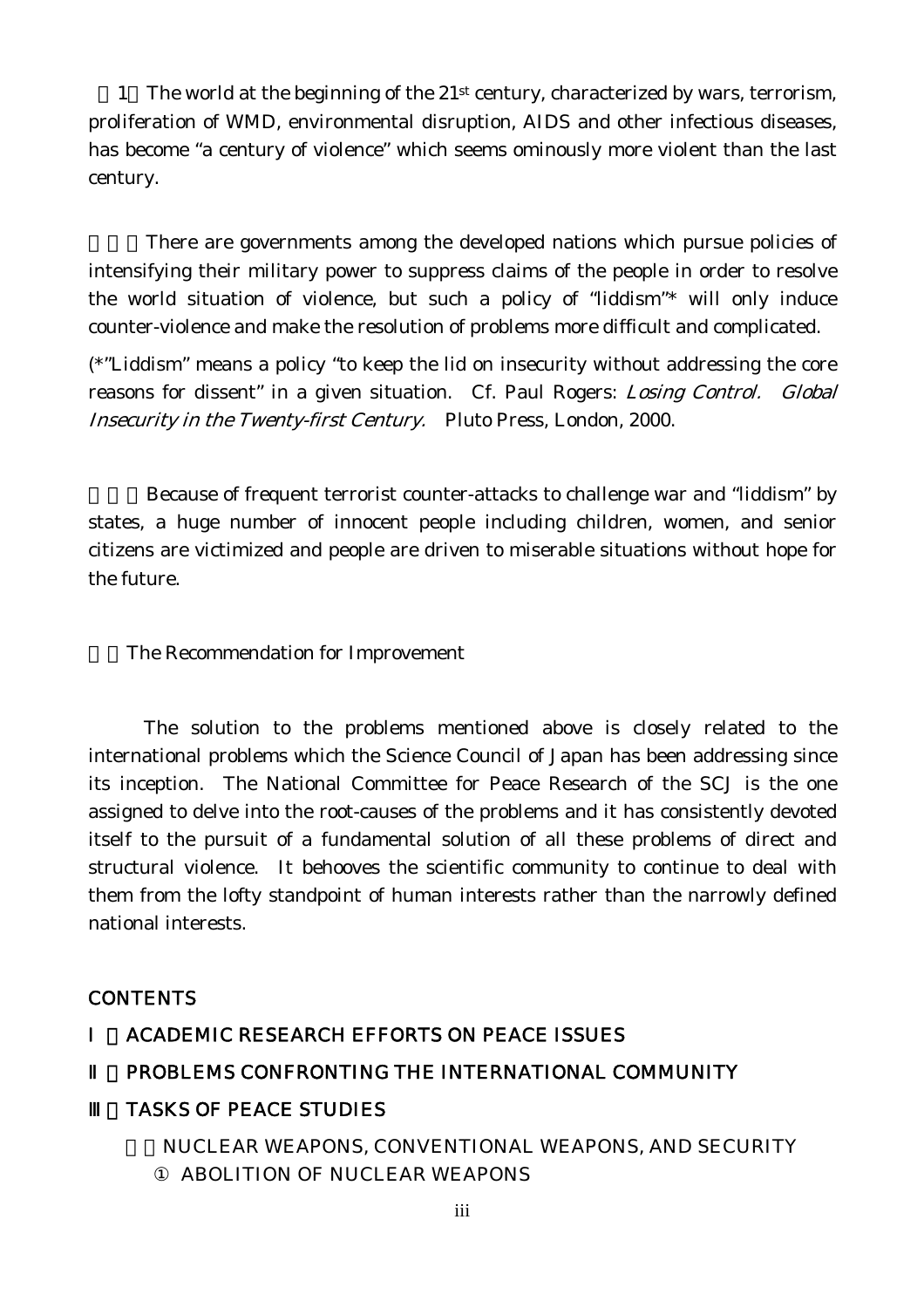REDUCTION OF SMALL ARMS

DEFENSE IN THE AGE OF INFORMATION TECHNOLOGY

NATIONAL SECURITY AND HUMAN SECURITY

2)GLOBALIZATION AND INTERNATIONAL LAW

HUMANITARIAN INTERVENTION

CONFLICT RESOLUTION/TRANSCENDENCE BY NON-MILITARY MEANS

GLOBALIZATION AND THE AGGRAVATION OF POVERTY

GLOBALIZED TERRORISM

THE PROBLEM OF UNILATERALISM

ASPECTS OF STRUCTURAL VIOLENCE

ECOLOGICAL DESTRUCTION/POLLUTION AND PEACE

AIDS AND OTHER INFECTIOUS DISEASES

PROBLEMS OF RELIGION, RACE, AND ETHNICITY

GENDER ISSUES AS STRUCTURAL VIOLENCE

4)MEMORIES OF WAR AND THE PROBLEM OF RESPONSIBILITY

WAR RESPONSIBILITY AND COMPENSATION

5)TOWARDS A REALIZATION OF PEACE

SYMBIOSIS OF MULTI-ETHNICITY AND PENETRATION OF

CULTURAL DIVERSITY

THE ROLE OF ARTS IN PEACE-BUILDING

PEACE CULTURE

PEACE EDUCATION

PEACE MOVEMENT

### INHERITANCE OF HISTORICAL LEGACY AND THE NEED FOR ITS FURTHER DEVELOPMENT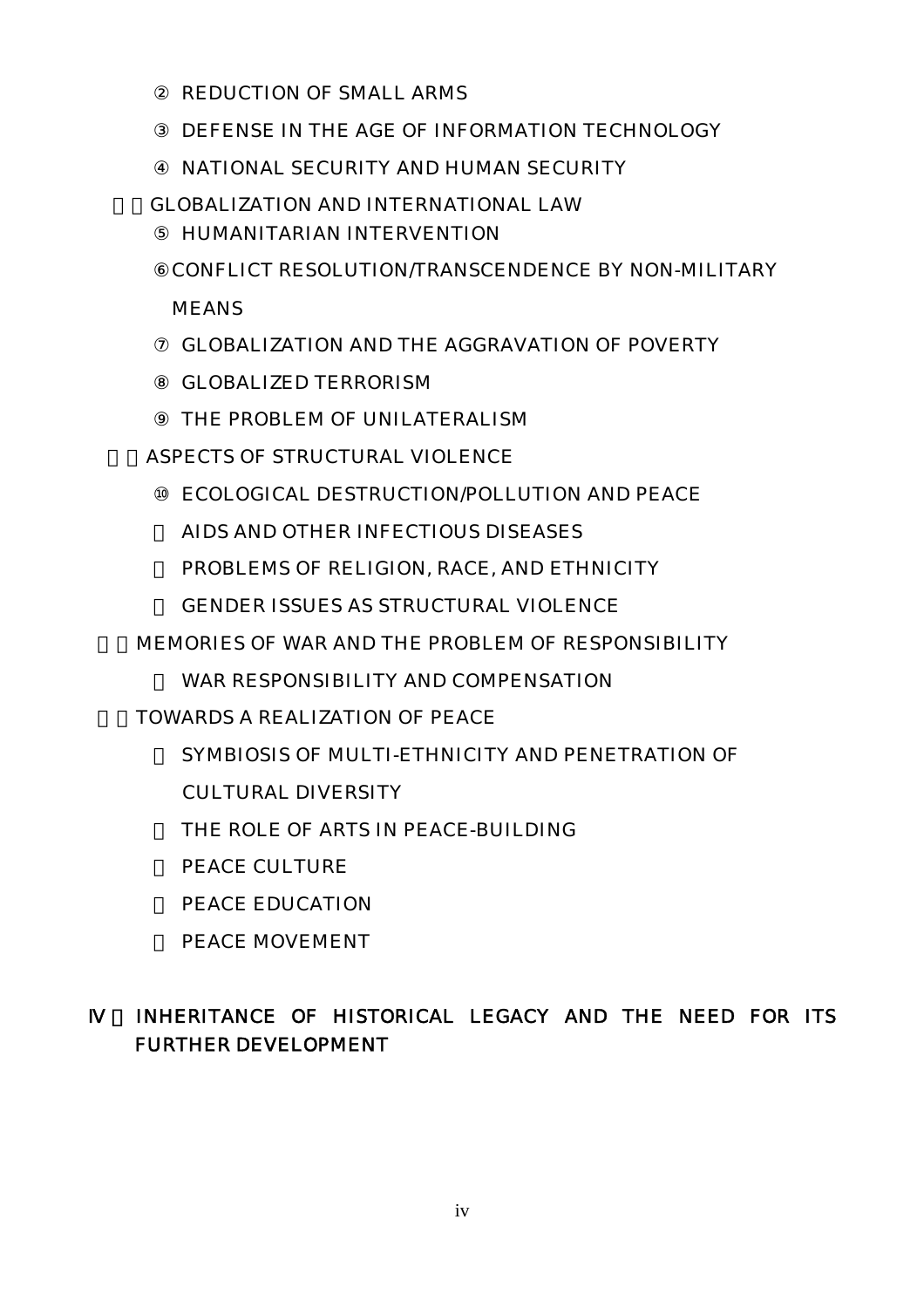#### TASKS OF PEACE STUDIES IN THE 21ST CENTURY

#### ACADEMIC RESEARCH ON PEACE ISSUES

Now over fifteen years after the end of the Cold War between the U.S. and the U.S.S.R., the world appears to be in an even more dangerous situation, both chaotic and unpredictable. It seems that almost anything could happen at any time, anywhere. Peace can be defined as "a state of no war and tranquility" (*Kojien*,  $5<sup>th</sup>$  edition), but we must say that ever since the U.S. countermeasures against the 9/11 attacks, the world has become far less peaceful, with ongoing wars in Afghanistan and Iraq, and terrorism around the world.

The Science Council of Japan was established shortly after WW II, when memories were still vivid, and critical reflection was still deep and sobering. Therefore, the opening paragraph of the Statute of The Science Council of Japan clearly stated that the SCJ is committed to "contribute to peaceful reconstruction of Japan and welfare of the world through a general consensus of scientists" and made public its firm determination to contribute, from the objective standpoint of science, to building a human society which is "without war and tranquil" in the latter half of the 20th century and the whole of the 21st century and beyond.

Ever since then, the SCJ has devoted itself to promoting academic efforts to deal with peace issues in its program of democratization and equal educational opportunity to build a nation whose central concern is directed toward human security and welfare guaranteed by law.

Among the outstanding events in the history of the SCJ are 1) the recognition of the Liaison Committee for Research on Peace Issues (now National Committee for Peace Research) at the General Assembly in April (\*1), 1973; 2) the adoption of the Position Paper "Wagakuni ni okeru Heiwakenkyuu no Sokushin ni tsuite" (On Promoting Peace Research in Japan) (Recommendation) in November, 1974; 3) and the invitation of The Fourteenth General Conference of the International Peace Research Association (IPRA) to Kyoto, which was jointly sponsored by The Peace Studies Association of Japan and attended by over 400 peace researchers from 40 different countries.

In addition, the SCJ published IPRA Yooran (A Compendium of the Activities of IPRA) (pamphlet) in 1977 (\*2), and adopted two Position Papers on peace issues, namely, the one "Heiwa ni kansuru Kenkyuu no Sokushin ni tsuite─Heiwagaku no Rekishi, Genjo oyobi Kadai" (On Promoting Research on Peace─History, Present Condition, and Tasks) in April, 1994 (\*3), and another one on "Heiwagaku no Kenkyusuishin no Teigen─Nihon no Gakujutsukenkyuusha no Jisei" (Recommendation for Promoting Research on Peace Studies─ Self-Reflection of Japanese Academic Researchers) in November, 2002 (\*4). These academic efforts in the area of Peace Research/Peace Studies testify to the SCJ's commitment to cooperation with other domestic and international organizations in creating a new Japan and global society with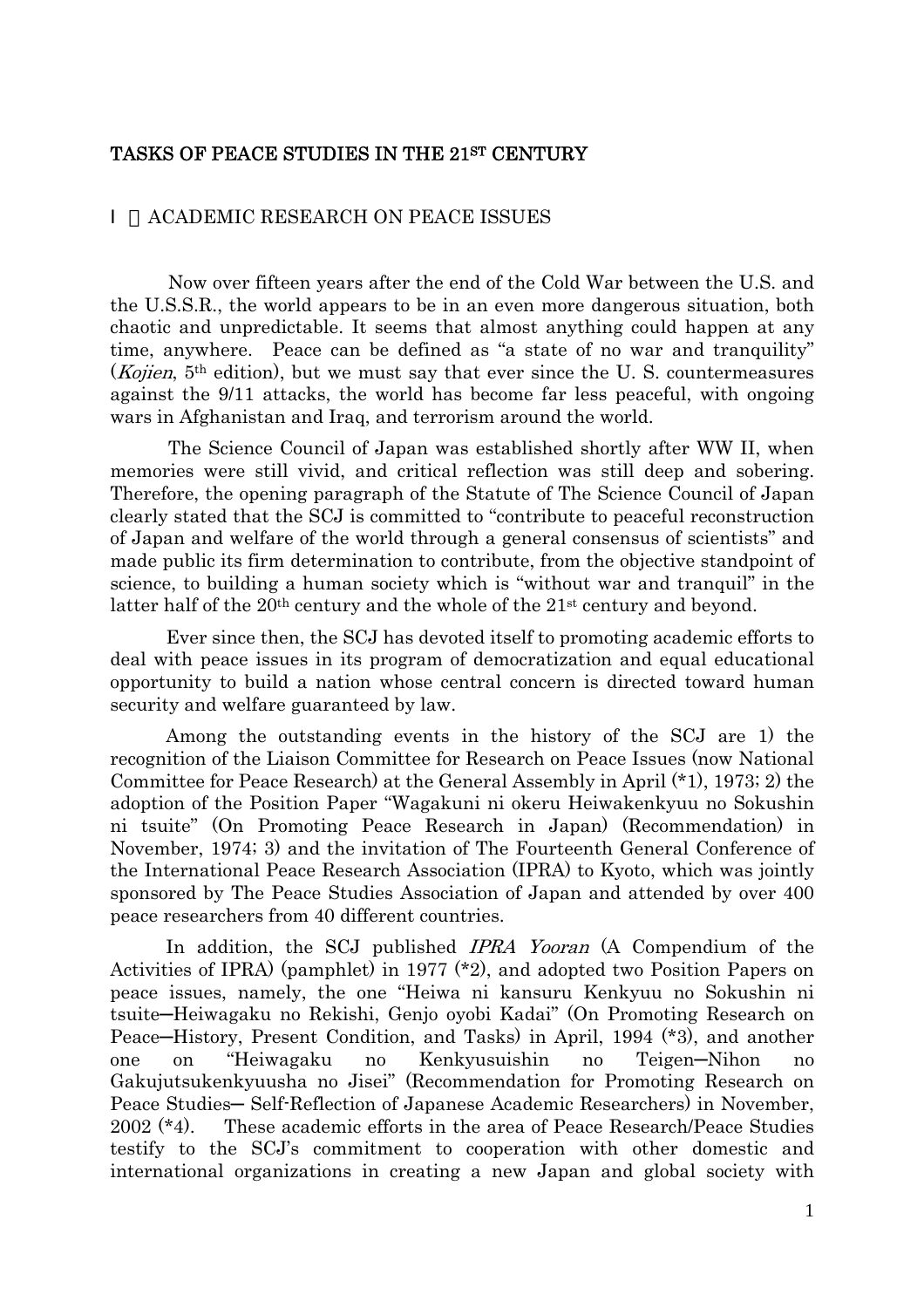economic and political stability based on freedom from war, terrorism, poverty, repression, environmental destruction, etc.

The Position Paper in 1994 was revised and enlarged by members of the National Committee for Peace Research and was published as a book in 1995 (Tetsuo Saito, Hiroharu Seki, Kenji Yamashita, eds.: Heiwagaku no Susume─Sono Rekishi, Genjo oyobi Kadai (Recommending Peace Studies─Its History, Present Conditions, Tasks. Horitsu Bunka Sha Pub. Co., Kyoto, 1995) (\*5). The Position Paper in 2002 was translated into English and adopted in the SCJ's English PR pamphlet for overseas readers In Pursuit of Peace, Human Rights and Human Security: A Message from the Japanese Scientific Community. The pamphlet was presented by the SCJ's Vice-President Dr. Michiatsu Kaino at the Seventh General Assembly of the International Human Rights Network in London in May, 2005, and it was reported to have received a positive response from the international community.

In cooperation with the Peace Studies Association of Japan (PSAJ) which came into being half a year after the establishment of the National Committee for Peace Research within the SCJ, scientific efforts specializing in peace issues gathered momentum. Classes entitled "Heiwagaku" (Peace Studies) or "Heiwakenkyu" (Peace Research) were introduced into the curriculum of many universities in Japan, although even today there exists no organized Peace Studies course such as Department or Faculty which exists in some Western countries. As of July 2005 some 50 national, public, and private universities such as Waseda, Hosei, Rikkyo (St. Pauls), Jochi (Sophia), Yokohama City, Ritsumeikan, Kanseigakuin, Hiroshima, Hiroshima Shudo, Kyushu, Nagasaki, Kagoshima, to mention some of them, offer a class in Peace Studies. Also, books including "Peace Studies" as a part of their titles have been increasing. For example, in the five years since 2000, seventeen such books were published in Japan (Cf. bibliography at the end of this paper).

In addition, as the result of academic efforts more than 10 peace research institutes have been founded in various places in Japan: Hiroshima Peace Institute, Nagasaki Peace Research Institute, International Peace Research Institute at International Christian University, Peace Research Institute at Meiji Gakuin University, International Strategic Peace Research Institute at Tokai University, Peace Studies Institute at Waseda University, Institute for Peace and Disarmament at Meiji University, Okinawa International Peace Research Institute, etc.

As observed above, what scientific efforts have accomplished in the area of peace issues to promote international peace is remarkable and the role of the SCJ to invigorate the further development of Peace Studies provides an indispensable component.

It must be clear that such a comprehensive and interdisciplinary approach to peace issues can be adequately dealt with only by a scientific community like the SCJ, which is represented by leading scholars in all areas of science. There is no doubt that the result of such research will contribute not only to the security of Japan but that of the international community as a whole, not to mention the neighboring nations.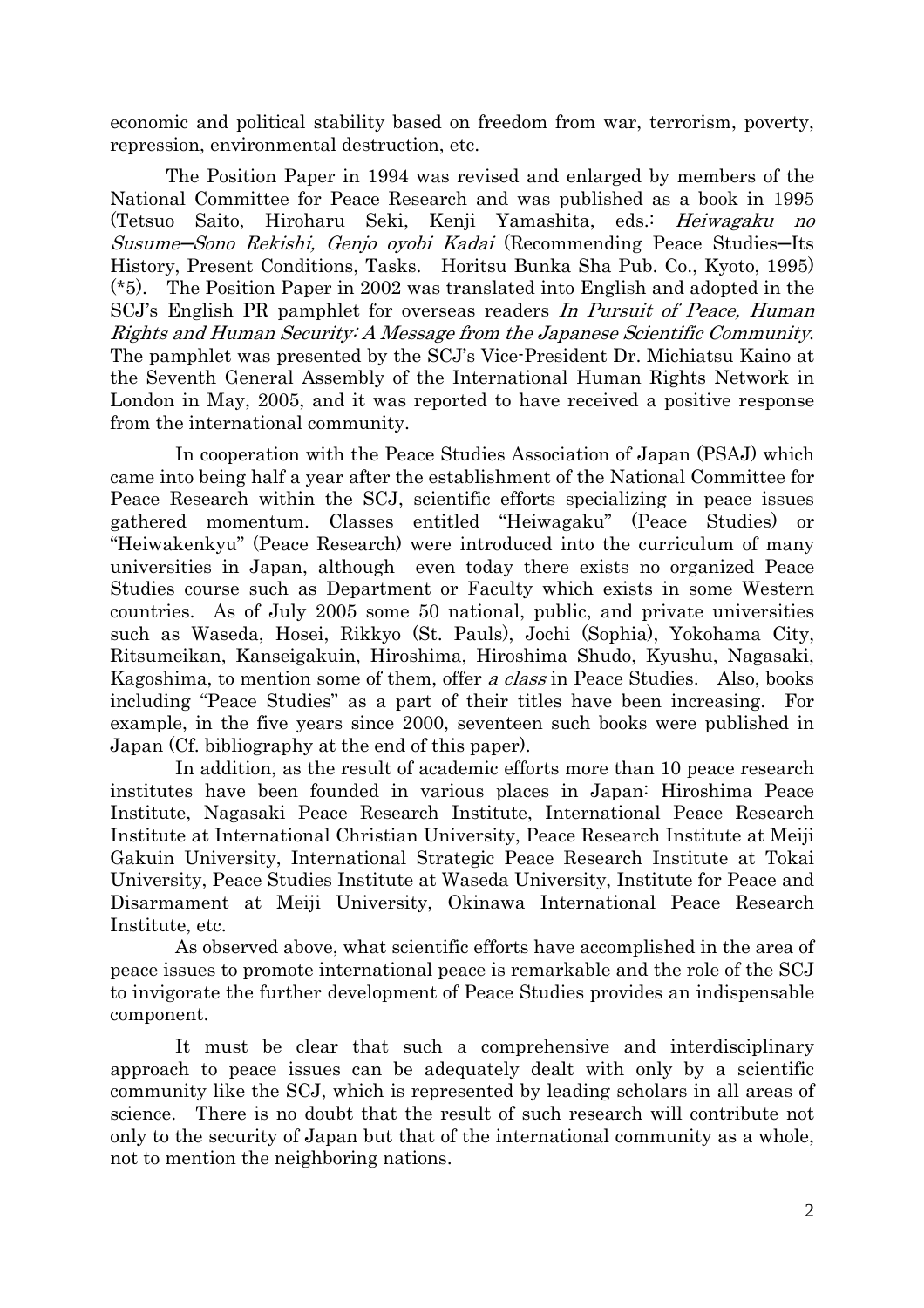#### PROBLEMS CONFRONTING THE INTERNATIONAL COMMUNITY

With the collapse of the bi-polar structure of the Cold War, many problems which were overlooked during the U.S.-U.S.S.R. rivalry have suddenly surfaced to change drastically the contemporary international scene. First, surrogate wars or conflicts based on ideology during the Cold War era are now replaced by more local military confrontations arising from religious, ethnic, and linguistic rivalries. During the decade of the 1990s military conflicts took place in 80 countries resulting in 150,000,000 refugees.

Powerful nations as well as the United Nations made attempts to intervene in some of those conflicts, but most military interventions have been less than successful. By military intervention the superpower overthrew both the Taliban regime and the Hussein regime, but neither in Afghanistan nor in Iraq has the social order been restructured or security restored. In contrast, successful cases and promising actions of non-military intervention and non-violent ways of conflict resolution by NGOs and grassroots citizens' actions have taken place, and some governments are positively seeking possibilities of cooperation with non-governmental organizations (\*6).

Second, tasks of the UN and international politics with regard to peace have become extremely complex. When the UN started in 1945, the international framework to settle disputes among nations peacefully was limited to the Security Council of the UN. Today, however, other entities of the UN assigned to deal with peace issues in a broader sense have sharply increased both in number and in scale. For example, the UN has conducted peace-keeping operations (PKO) in 56 countries, of which 43 cases occurred after the end of the Cold War. As of 2005, 37,000 personnel are conducting PKOs in14 countries.

At the same time, however, the UN's serious financial crisis remains unresolved. To illustrate an example of the problem of AIDS in Africa, the UN funds for combating malaria, tuberculosis, and AIDS currently amount only to \$2 billion per year, although \$7 to \$10 billion is needed to combat these diseases (Cf. Tasks of Peace Studies below).

Furthermore, the role of agencies within the UN system such As IMF, WTO, and the World Bank which are market-economy oriented, and under the firm control of the strong world powers, is markedly increasing at the expense of genuine assistance agencies like the UNDP, and inflicting considerable damage on the economies of developing nations. In addition, outside of the UN system, various global actors, notably multinational corporations (MNCs), exert enormous influence on the situation, making the international political milieu extremely complicated.

Third, with the collapse of socialism the market-economy has become globalized, and combined with the development of information technology (IT), the gap between North and South is widening. On the one hand, the proportion of people living in absolute poverty (under \$1 per day) increased to \$1.3 billion, a fifth of the world population, as a result of the structural adjustment policies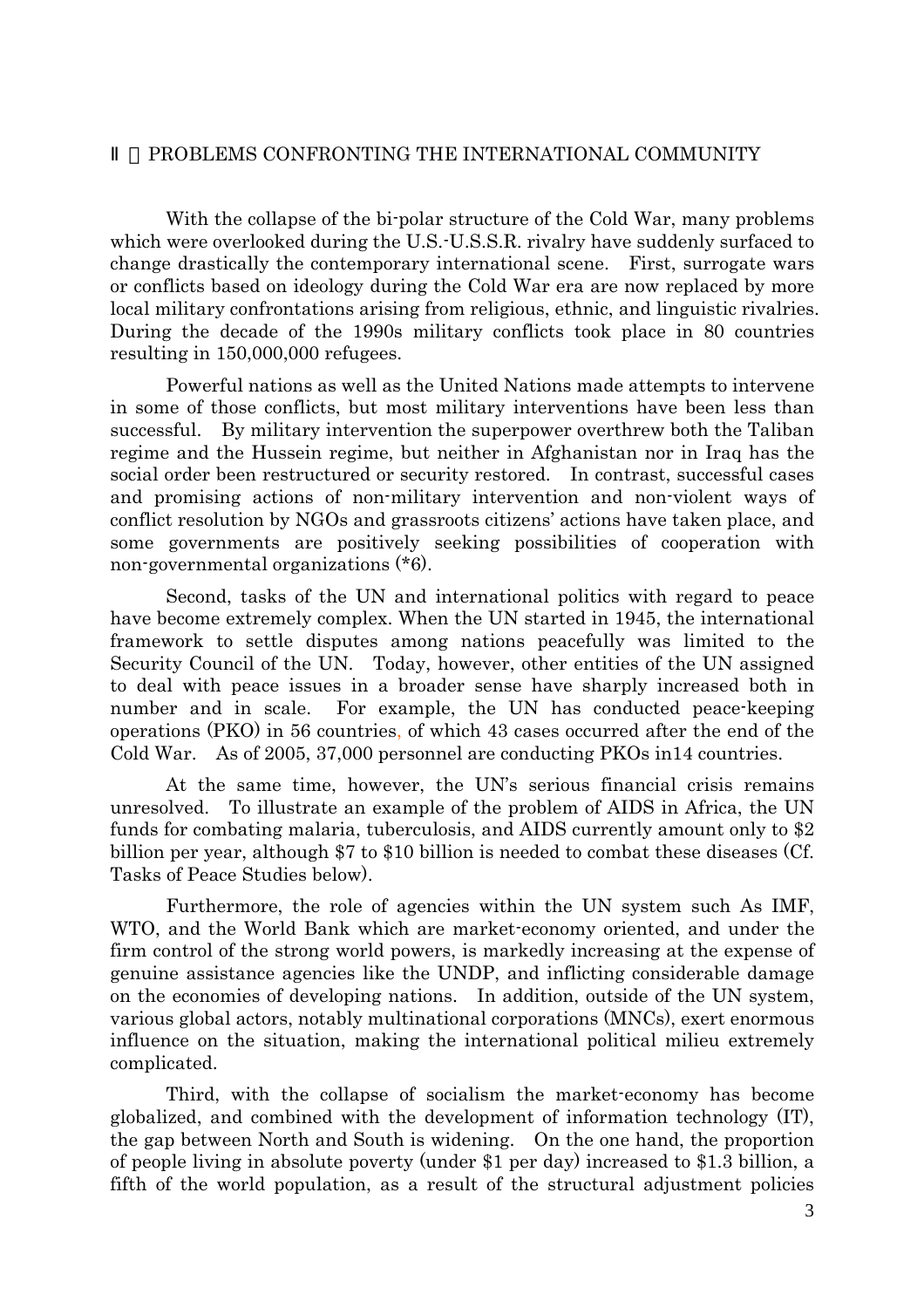promoted by IMF and World Bank. On the other hand, MNCs have grown disproportionately and one of them, for example, has an annual turnover which exceeds the sum of the GNP of 600,000,000 people in 49 least developed countries (LDCs).

Increase of poverty leads to human rights violation and environmental disruption and becomes the hotbed of conflict, violence, and terrorism. Therefore, the eradication of poverty has to be the number one priority for peace and stability of the international society as a whole. In September, 2000, the UN convened the Millenium Summit and adopted a resolution called "Millenium Development Goal" (MDG), which are designed to reduce by half the number of those living in poverty by 2015. Such an action demonstrates the urgent need to solve poverty.

Fourth, international terrorism has increased since 9/11. The attacks on the WTC and the Pentagon have provided a pretext for the "eye for eye and tooth for tooth" logic of power to justify itself. The US Government defined the attacks not as terrorism but as war and resorted to military means, overthrowing the Taliban regime in Afghanistan under the suspicion that Usama Bin Laden was the ringleader of the attacks and hiding in Afghanistan.

Moreover, in June 2002 the US Government announced adoption of the strategy of "preemptive strikes" against its enemies, a further development from the retaliatory counter-measures it has hitherto employed. It is a strategy to make the U.S. ready to attack at any time Al Qaida terrorist units which are reported to exist in 60 countries, roughly one-third of the whole nations in the world. Based on the doctrine of "preemptive strike," President George W. Bush started the war against Iraq on March 20, 2003. Using overwhelming military power and high-tech weaponry, the US forces occupied Baghdad in a *blitzkrieg* and destroyed the Hussein regime. By May 1, 2003 already President Bush declared the war had ended, "the mission had been accomplished" and "a victory proclamation" was made. However, neither weapons of mass destruction (the alleged casus belli) were found, nor was Hussein's relation to Al Qaida proved. With the US forces' siege of Falluja, Iraqi resistance against the US troops spread all over the land, and between May 2003 and August 2005 the death toll of American soldiers approached 2,000; while Iraqi casualties since the beginning of the war are estimated to exceed 100,000.

It is natural, therefore, that in the arena of international politics strong criticism of the US' impetuous military action and unilateralism of ignoring/defying the UN decisions and treaties has been voiced in European countries and elsewhere. Members of both the Senate and the House of Representatives in Washington have begun to express doubts about the legitimacy as well as the continuation of the war and serious debates are growing about the date of withdrawal of the US troops from Iraq.

Fifth, since the Earth Summit at Rio de Janeiro in 1992, a transnational or global civil society, consisting of NGOs and grass-roots citizen of the world, has emerged and has exercised considerable influence on international politics. For example, the World Court Project on banning nuclear weapons, which began in the UK and New Zealand, was eventually taken up by the UN General Assembly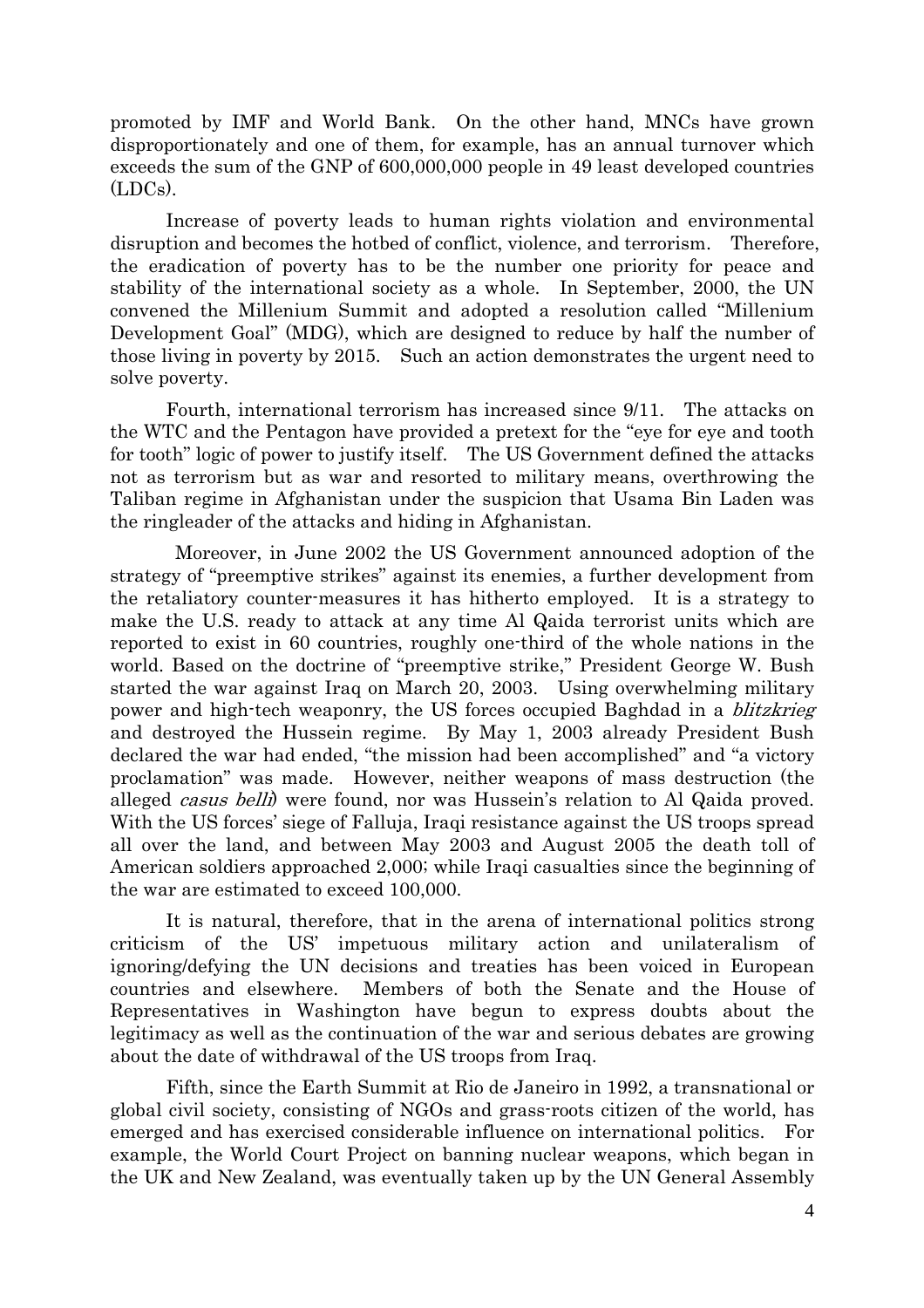in 1994 and succeeded in eliciting the historic Advisory Opinion of the International Court of Justice in 1996, stating, "The threat or use of nuclear weapons would generally be contrary to the rules of international law applicable in armed conflict, and in particular the principles and rules of humanitarian law." The Landmine Treaty concluded at Ottawa in 1997 provides another outstanding example of cooperation between governments and civil society. Ms. Jodi Williams, who coordinated as many as 1000 NGOs in over sixty countries leading up to the treaty received the Nobel Peace Prize in 1997.

Similarly, the Jubilee 2000 International Campaign conducted by civil society between 1998 and 2000 to write off debts of LDCs; the massive rise of anti-globalization sentiment following protest demonstrations against the WTO in Seattle in November, 1999; and the global campaign against war in Iraq which mobilized 20 million people on February 15, 2003 immediately before the outbreak of Iraqi war—all illustrate the growing potentialities of international civil society for peace and justice in the world. UN Secretary General Kofi Annan summed up these campaigns, stating, "There are two superpowers in the world today, namely the U.S. and the global civil society."

Sixth, and last, to turn our eyes to Japan from the global scene, Japan's contribution to world peace has become more difficult and complicated. For over 50 years there was a sharp tension between the Constitution of Japan, which in principle adheres to the idea of peace based on non-military means, and the Japan-US Security Treaty, which justifies Japan's Self-Defense Forces and maintaining US military bases in Japan as a part of the Cold War strategy. But since the 1990s tremendous pressure has been placed on the Japanese Government to take an active military role in international affairs and, as a result, the peace-oriented Japanese society nurtured by the Peace Constitution has been shaken to its foundations. Such a situation seems to point out the urgent need of renewing the commitment of the scientific community to pursue peace issues from scientific and objective perspectives.

#### . THE TASKS OF PEACE STUDIES

#### 1) NUCLEAR WEAPONS, CONVENTIONAL WEAPONS, AND SECURITY

#### THE ABOLITION OF NUCLEAR WEAPONS

Japan, as the only country to have suffered the devastation caused by the use of atomic bombs, has a strong desire to achieve the total elimination of nuclear weapons in the world. The international security environment has dramatically changed since the end of the Cold War characterized by the nuclear arms race between the United States and the Soviet Union. Nevertheless much still remains to be done to achieve nuclear abolition. In spite of the reduction of U.S. and Russian nuclear arms, there still exist approximately 30,000 nuclear warheads on our planet. As long as nuclear weapons exist in the world, we cannot be sure that the international community would not undergo another tragedy like Hiroshima and Nagasaki. The Non-Proliferation Treaty of Nuclear Weapons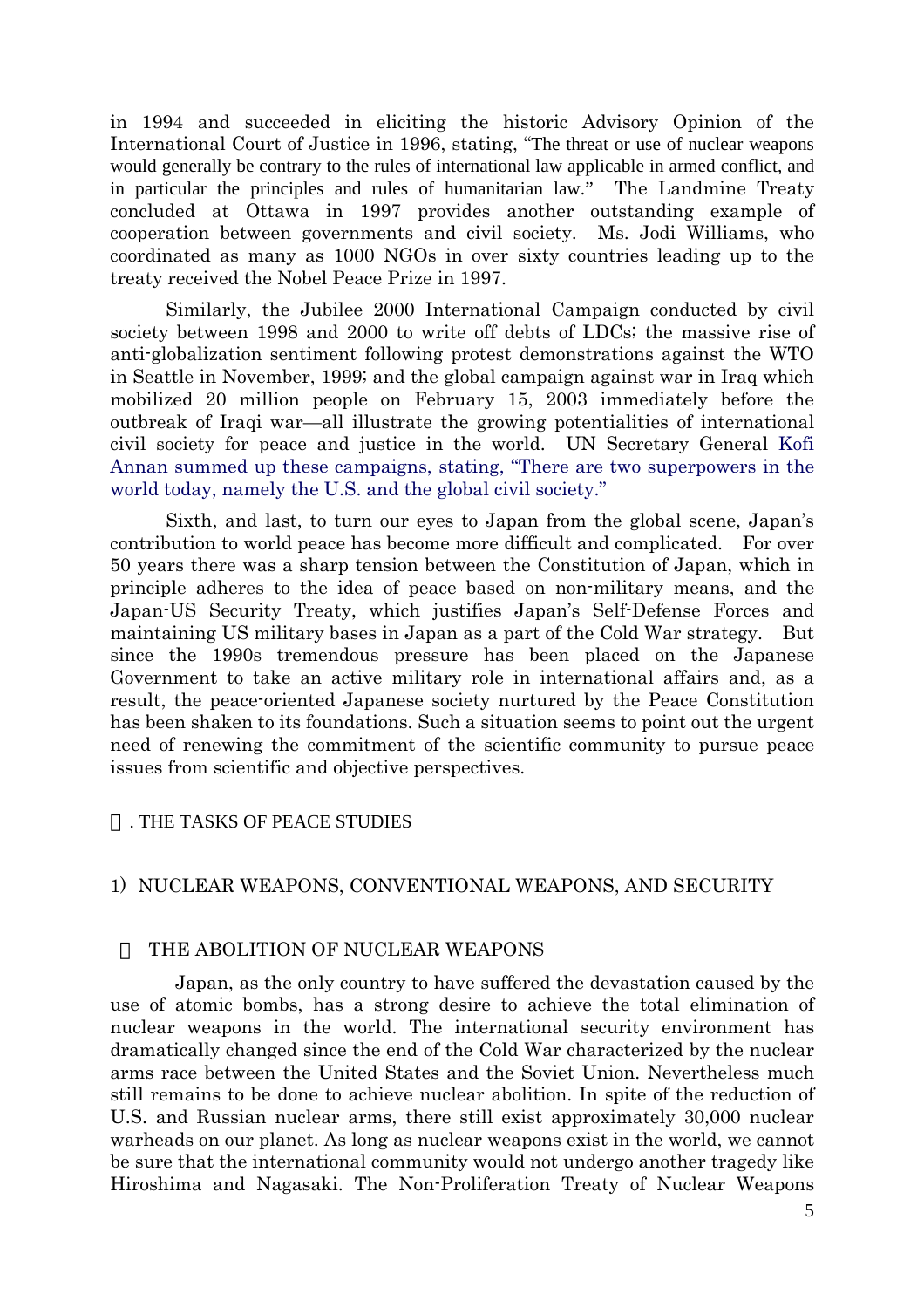(NPT) is the sole international treaty on reduction of nuclear weapons, but it cannot be said to have successfully deterred the nuclear arms race.

Today, international politics faces the fact that nuclear weapons have already spread to Israel, India, and Pakistan, but also the danger that "rogue states' such as North Korea (the Democratic People's Republic of Korea) and Iran could manufacture and possess nuclear weapons. The International Court of Justice (ICJ) paid great attention to the extreme ill effects of radioactivity caused by the use of nuclear weapons on combatants and civilians, and handed down its advisory opinion on *Legality of the Threat or Use of Nuclear Weapons* in July 1996. This was an important chapter in the history of nuclear weapons because the Court stated that "the threat or use of nuclear weapons would generally be contrary to the rules of international law applicable in armed conflict, and in particular the principles and rules of humanitarian law". In addition to this, the Court insisted that Nuclear-Weapon States have "an obligation to pursue in good faith and bring to a conclusion negotiations leading to nuclear disarmament". The United States, however, has been trying to develop a Missile Defense system, space-launched nuclear weapons, and mini-nukes as new types of nuclear weapons in the near future. A change in the security paradigm of the status quo, is therefore, an urgent priority for humankind.

#### REDUCTION OF SMALL ARMS AND LIGHT WEAPONS (SALW)

Small Arms and Light Weapons (SALW) include pistols, automatic weapons, machine guns, mortars, and mini-nukes. Landmines and grenades are sometimes included in the SALW. Unlike Weapons of Mass Destruction (WMD), SALW have proliferated all over the world, especially in conflict zones, due to the lack of international regulations. The actual situation of illicit trade of SALW, however, has not been fully understood. SALW have certain characteristics that allow them to be purchased by anybody, including regular armies, irregular forces, and criminal elements. In addition to this, they are easy to use, even by under-age children.

During the Cold War, most of the SALW flowed from great powers to developing countries and anti-government guerrillas in the form of "aid", and they were stockpiled excessively as a result. After the Cold War, those arms have circulated cheaply to other countries and non-state actors. SALW are called the "*de facto* Weapons of Mass Destruction," because they have been playing more significant roles than WMDs in recent regional conflicts.

In July 2001, the United Nations convened its Conference on the Illicit Trade in Small Arms and Light Weapons and adopted "A Programme of Action" to prevent, combat, and eradicate the illicit trade in small arms and light weapons. While the international community is moving toward the negotiation of the "Arms Trade Treaty" in 2006, it is crucial to consider how to collect and eradicate small arms in conflict zones. The Japanese Ministry of Foreign Affairs has been playing a leading role in cooperation with other organizations such as the Department of Peace Studies, University of Bradford, in England.

Furthermore, since the end of the Gulf War in 1991, depleted uranium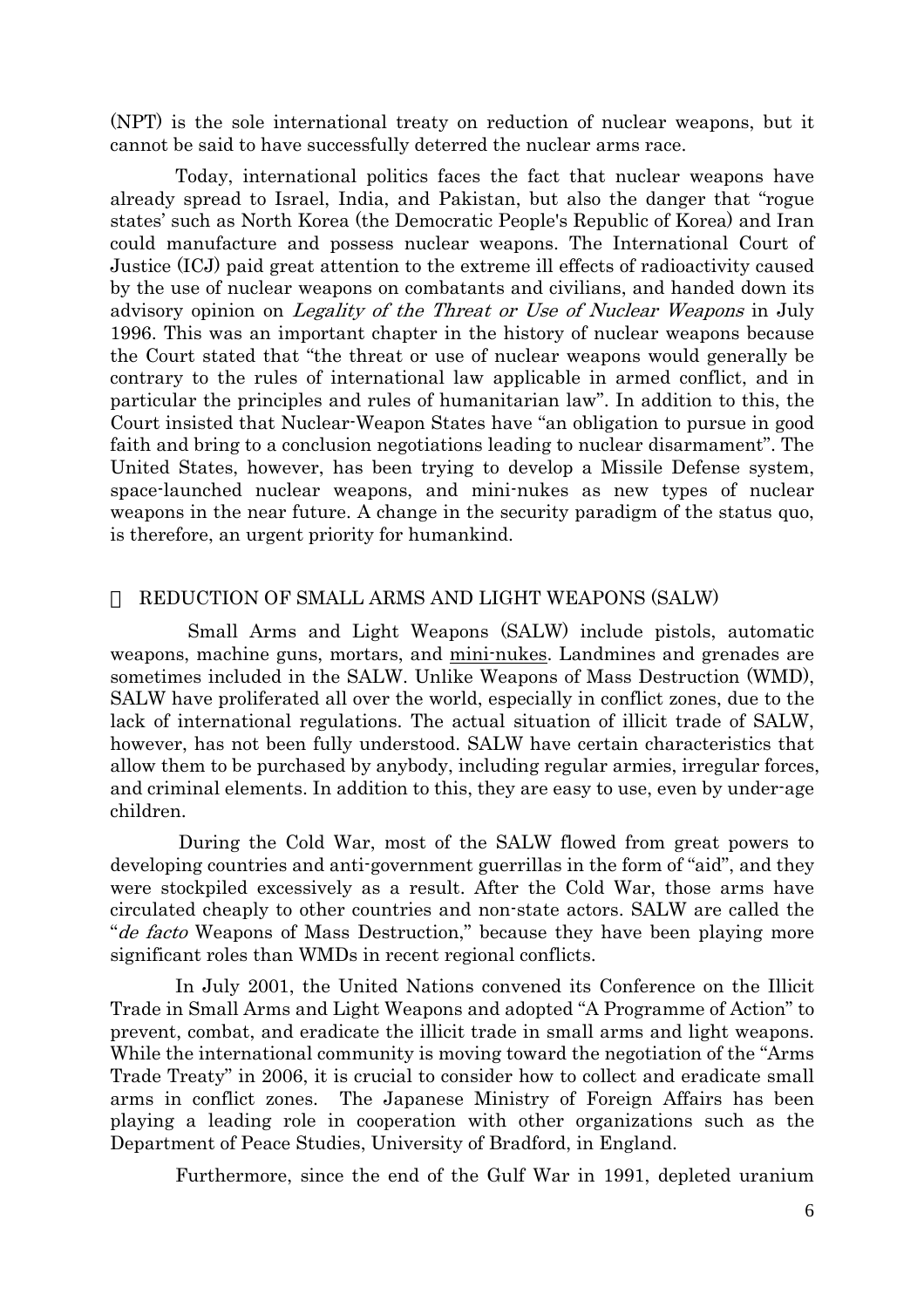(DU) has been used for anti-tank small arms, which may cause wide-range radioactive contamination and long-lasting damage to human bodies. Peace studies confronts an urgent matter to develop clinical, epidemiological, and scientific research and inquiry concerning DU.

#### DEFENSE IN THE AGE OF INFORMATION TECHNOLOGY

The concept of "nuclear umbrella" is based on the premise that a nuclear-weapon state in alliance with a non-nuclear-weapon state would use its nuclear arsenal to defend the non-nuclear state if it came under nuclear attack.

But in 1996, Joseph Nye et al proposed a similar concept they called "information umbrella" in Foreign Affairs( $*7$ ). They pointed out that the US, through its advanced intelligence capability of capturing a wide range of real-time information, can offer friendly nations a function similar to "nuclear umbrella." In order to select targets with accurate information for positioning and to confirm results of military attacks, it is indispensable to have a sophisticated capability to collect and analyze information by using spy satellites, unmanned scouts, and intelligence planes for electronic warfare, etc. The security of a nation may depend on whether or not it can gain access to an "information umbrella" backed by high information technology. In addition to the military aspect, "information umbrella" has a new strategic significance in the fields of counter measures against cyber attack and interception of global communication systems.

One nation's exclusive use of advanced information science and technology for strategic purposes raises a new problem in the field of national security.

#### NATIONAL SECURITY AND HUMAN SECURITY

The concept of security has usually been understood in terms of "national security," which involves using arms to defend a particular country from outside enemies. However, starting from about the time of the 1982 report Common Security (\*8) issued by the Palme Commission, there were signs of change in the concept of security, which developed fully in the 1990s after the Cold War. People's security was no longer threatened by nuclear war between the U.S. and U.S.S.R., and there were talks about various other kinds of security. For example, people started seeing the deterioration of the global environment as a threat to security, leading to the concept of environmental security. Especially important is the concept of "human security," which rapidly gained popularity after the United Nations Development Program (UNDP) introduced it in the 1994 Human Development Report. The intent of the UNDP in promoting this concept was to make a fresh appeal for the importance of sound development in the developing countries, but Peace Studies and NGOs recognized the importance of human security and quickly adopted it. This concept is also attractive to governments: The Canadian and Japanese governments began using it as a foreign policy slogan. The human security concept has always been ill-defined, for example, regarding the role of military force, and it is used in various contexts and for various purposes. Nevertheless, the significance of this concept lies in the fact that the individual — each person's life and livelihood — is proposed as the entity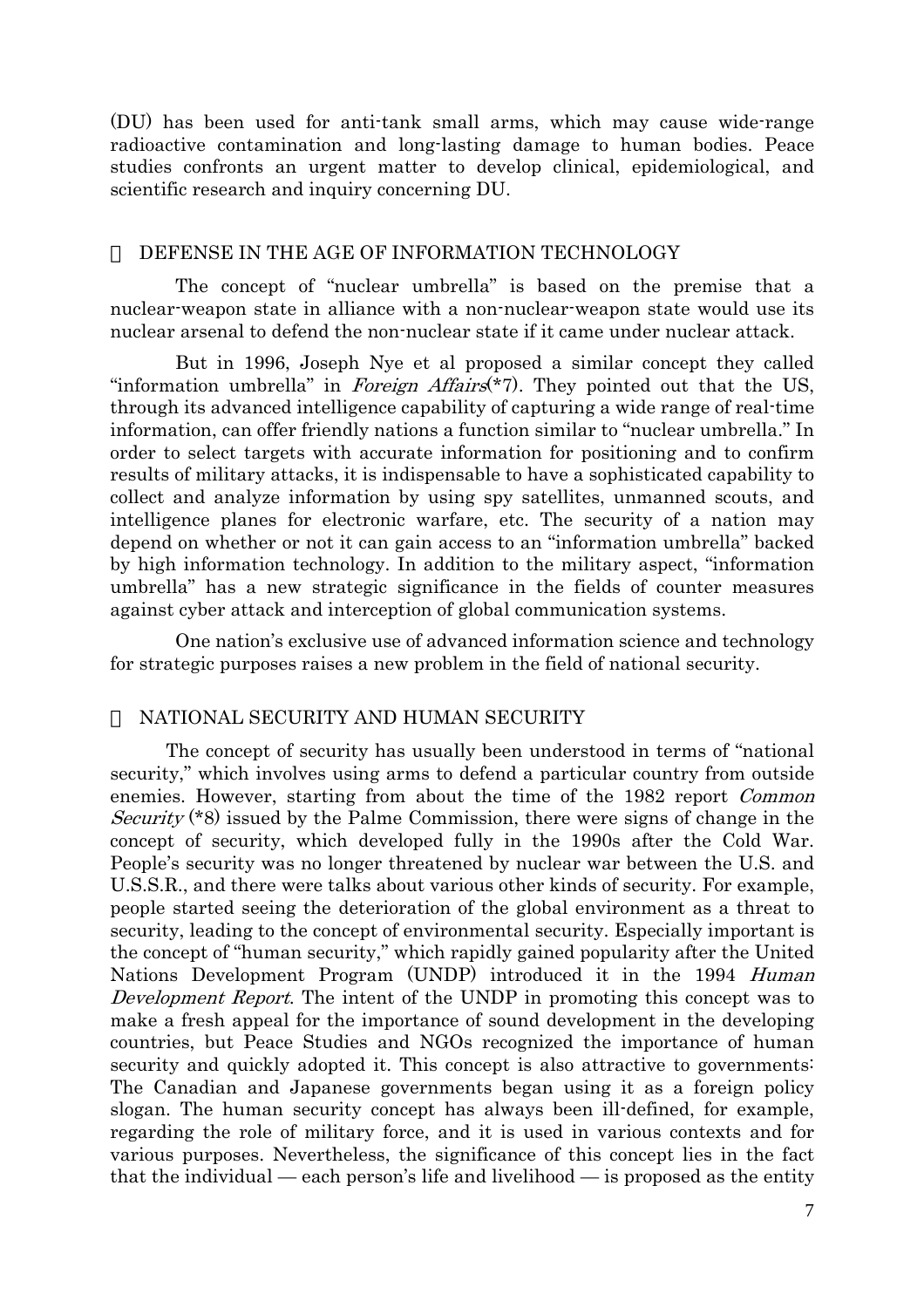whose security is to be assured.

#### 2)GLOBALIZATION AND INTERNATIONAL LAW

#### HUMANITARIAN INTERVENTION

When a large-scale natural disaster and/or massacre is taking place in a state and another state or a group of states intervenes with armed force to stop it without the consent of the former, it is called "humanitarian intervention". Under current international law, there is a strong sense that humanitarian intervention is illegal because of the principle that prohibits the use of force against another sovereign state in Article 2.4 of the UN Charter. However, the 1999 NATO bombing of Yugoslavia was said to be humanitarian since it was meant to stop the widespread human rights violations and genocide of ethnic Albanians in Kosovo. That claim catalyzed the vigorous argument that humanitarian intervention should be legally sanctioned. A report entitled "The Responsibility to Protect"(\*9) submitted in December 2001 by the International Commission on Intervention and State Sovereignty, which was established in response to an appeal from UN Secretary-General Kofi Annan and under a Canadian government initiative, is to date the best-thought-out position on this issue. This report starts its discussion with the responsibility of sovereign states to protect their citizens, and its position is that international society can intervene when sovereign states cannot discharge their responsibility to protect. It says that while it is important to prevent humanitarian crises, military intervention is also legitimate in cases of large-scale loss of human lives and ethnic cleansing. The report enumerates conditions that justify a military intervention. By contrast, there is an assertion from the viewpoint of many NGOs and the Peace Constitution of Japan that intervention has to be non-military and non-violent even when necessity of intervention by the international society arises to stop meaningless suffering and massacre of innocent people.

#### CONFLICT RESOLUTION BY NON-MILITARY MEANS

Military force, as generals well know, has limitations and cannot solve all problems, so there is a growing number of experts who claim that conflict resolution and conflict transformation by non-military means is better in achieving permanent peace and stability than using military means. Kenneth Boulding, an eminent economist and peace researcher who worked in Canada and the US, is known for promoting this thesis. Especially since the 1980s there have been practical efforts around the world to address conflicts in a non-military, non-violent way. Three examples can be mentioned here.

The first example is a method of non-violent intervention by NGOs. A team of unarmed but trained multinational citizens goes to a conflict area upon request and makes efforts to keep conflict from turning violent by providing surveillance and escorts. This can be regarded as deterring violence under the very eye of international society. Peace Brigades International, which was founded in 1981, Nonviolent Peace Force, founded in 2002, and other organizations practice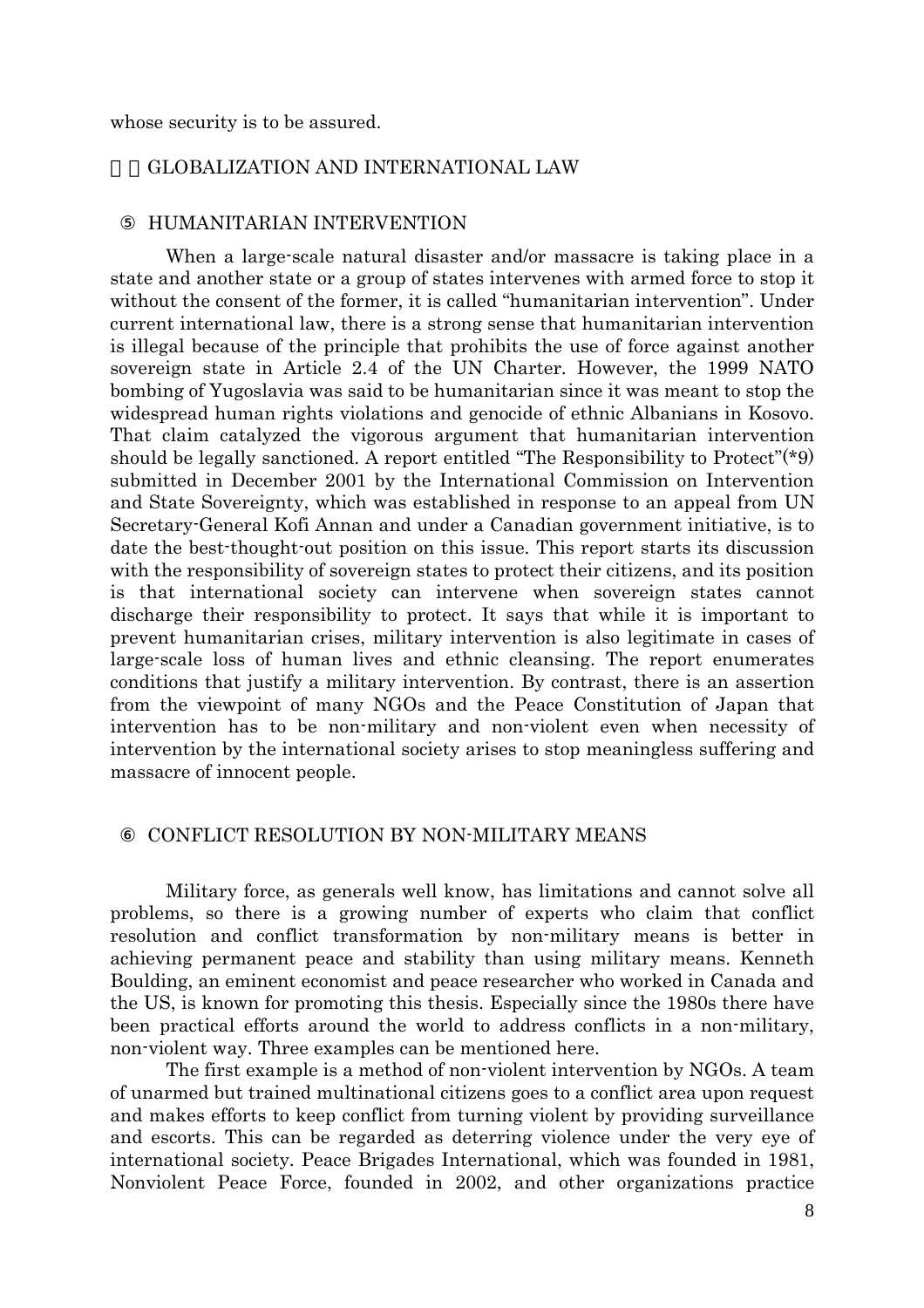nonviolent intervention of this sort.

The second example is that of the Civil Peace Service of Germany and other European countries. In such programs governments fund the sending of "peace workers" to conflict areas, where the workers help build peace through non-military and non-violent means. This is a joint NGO/government project in Germany, which was the first to launch the Civil Peace Service in the late 1990s. A number of European countries have Civil Peace Services of various kinds.

The third example is that of the UN Peacekeeping Operations (PKOs), where the role of civilians instead of the military is increasing. In the composite peacekeeping operations of the 1990s, civilian police officers, lawyers, and other non-military personnel played very big roles.

#### GLOBALIZATION AND THE AGGRAVATION OF POVERTY

With the introduction of Neo-Liberalism in 1980s, globalization was promoted by the initiative of "mega-industries", and after the end of the Cold War in the 1990s the world economy underwent large-scale globalization.

Whereas "internationalization" means a market economy open to foreign investment and its expansion within the unit of the nation state, globalization means the expansion of a market beyond the nation-state in a borderless world. There is an undeniable aspect of Americanization or the "internationalization of the American standard" in globalization, and some fear that economic conflict between the U.S. and E.U. may result from an expanding euro economy that could threaten the dollar economy.

The world economy in the 21st century has been steadily expanding, with the growth of 1.0 % in 2001, 1.9% in 2002, 2.6% in 2003, and 4.1% in 2004. In spite of this we note increasing poverty and a widening of the income gap. A casino economy has been emerging on the other hand. In facing the globalization of the world economy, Japan cannot be confident about its own situation. However, the primary victims of globalization are people in developing countries, and it is possible that their political and economic poverty might reach a point of no return.

#### GLOBAL TERRORISM

In general the increase of both poverty and inequality, especially the widening gap between the rich and the poor, provides a fertile breeding ground for terrorism. The purpose of terrorism is to assert political claims and ideals by causing psychological fear, which is characteristic in the time of revolution and civil war. In recent years terrorism can be seen frequently not only in areas of conflict but also in other areas. Therefore it is a matter of great urgency to investigate the causes of terrorism and research the means to prevent it. Professor Jan Schreiber, an expert in criminal law at Harvard University, called terrorism "the ultimate weapon" and pointed out the impossibility of dealing with it adequately( $*10$ ). If this is true, there is a similarity between terrorism and nuclear weapons—there is no adequate defense against either one. At the peak of the fierce nuclear arms race between the U.S. and the U.S.S.R. the two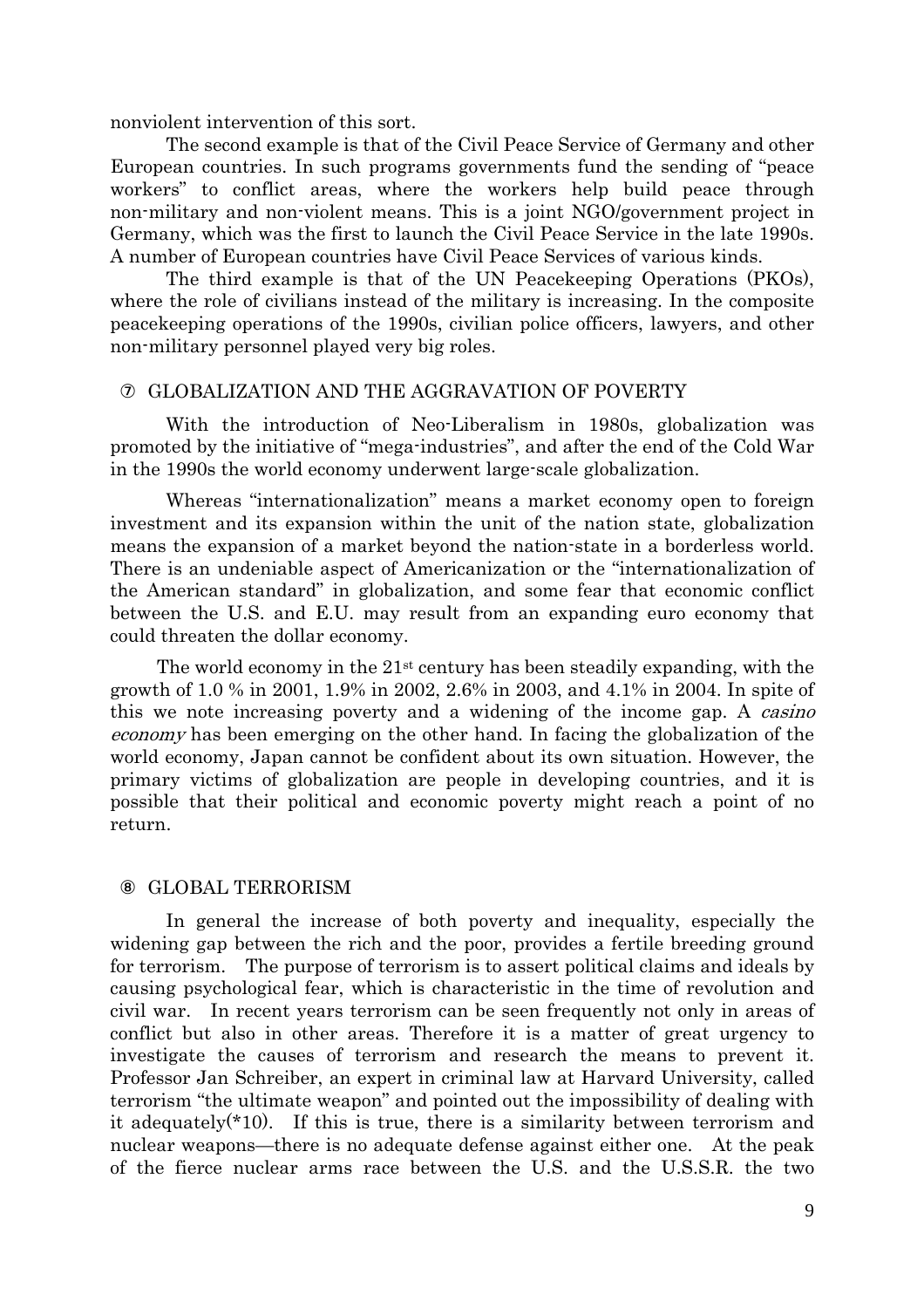countries possessed almost 70,000 nuclear weapons, and the only "defense" against nuclear weapons was the mutual threat to use nuclear weapons. In the same way, if terrorism is fought using force, violence will prevail in all societies, which would create unstable conditions. Furthermore, fundamental human rights would be violated daily in the name of "war against terrorism" and democratic systems could collapse. If globalization continues to transform international society and aggravate economic inequalities among the nations of the world, terrorism would be also globalized. Hence it is necessary to analyze the causes of terrorism scientifically and make scientific efforts to build societies in which people can live without fear.

#### THE PROBLEM OF UNILATERALISM

After the end of the Cold War between the U.S. and the U.S.S.R. the United States became the only superpower and adopted a policy of unilateral action, abandoning the framework of solutions based on multilateralism generally agreed upon by the international society. This "Bush doctrine" proposed by the powerful group of neo-conservatives in the U.S. administration includes taking forceful military measures by special units or aerial bombardment by the navy or the air force against various targets in violation of United Nations resolutions and international law. Examples of U.S. unilateralism are: rejection of the Kyoto Protocol for the prevention of global warming, the denial of the ratification of the CTBT, and the war against Iraq without U.N. approval. The question "Are you with us or with terrorists?" was repeatedly asked by the US as it carried out preemptive attacks against enemy states branded "rogue nations" or accused of being part of the "axis of evil" and possessing weapons of mass destruction (WMD) without sufficient evidence being offered. One cannot avoid the suspicion that the U.S. wishes to control the oil resources in Iraq. The United States, the world's most powerful nation, shows no intention of abolishing nuclear weapons but rather increases the dangers of nuclear war by promoting the missile defense program and developing "usable nuclear weapons." This is a departure from the policy that refrained from using nuclear weapons in combat after the atomic bombing of Hiroshima and Nagasaki. It is one of the important subjects in modern Peace Studies to analyze U.S. unilateralism scientifically and clarify its importance in addressing global issues in cooperation with the international society.

#### ASPECTS OF STRUCTURAL VIOLENCE

#### ECOLOGICAL DESTRUCTION/POLLUTION AND PEACE

Environmental destruction and pollution often cause disputes among communities or broader conflicts based on the widening of the economic gap between rich and poor. In other words, as is often the case with acquisition of wealth, economic activity often results in the destruction of natural resources,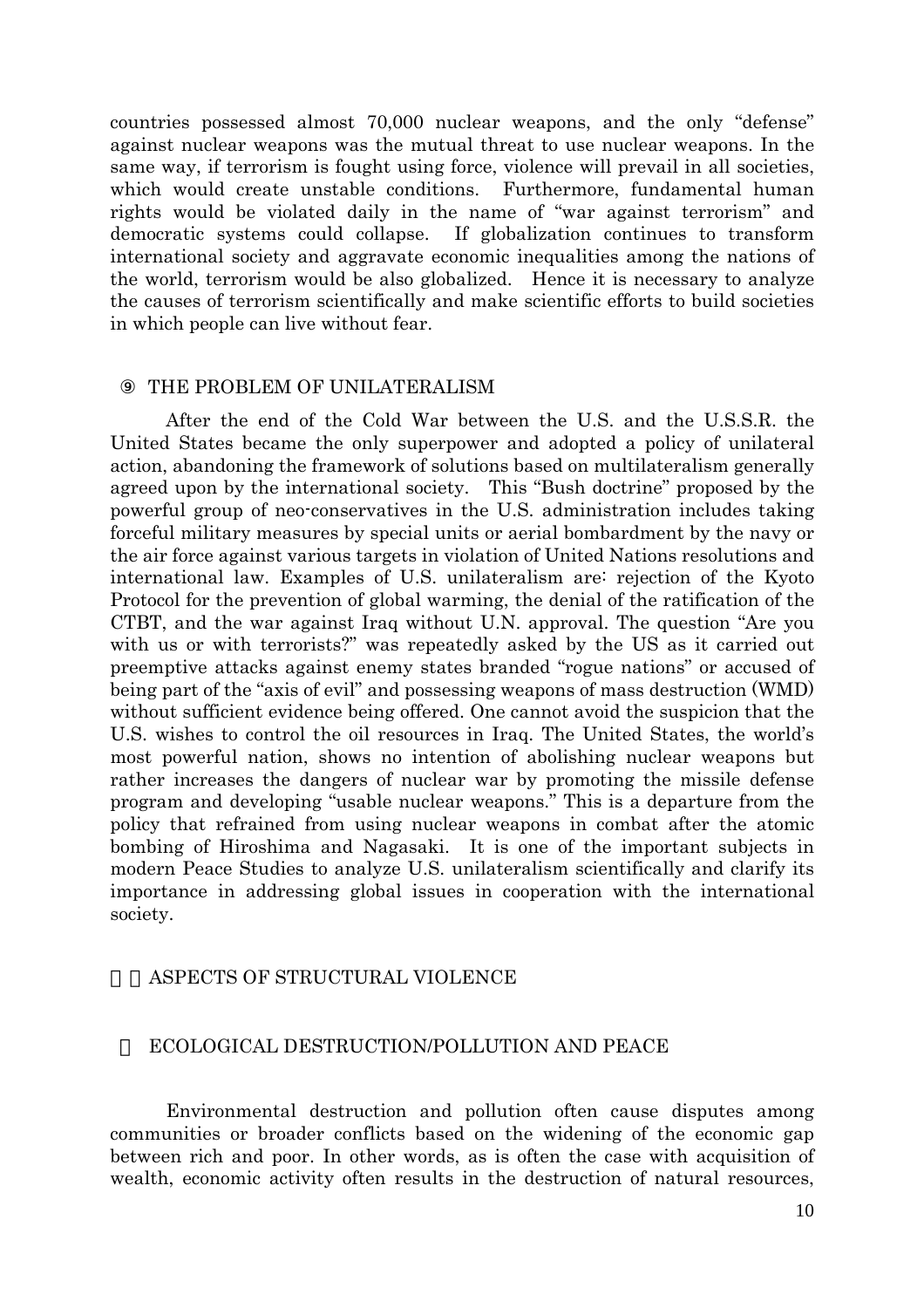which must be treated as the shared heritage of all human beings  $(*11)$ . Industrial activities causing, such as deforestation, mining of underground resources, and overexploitation of fishery resources, cause not only the depletion of natural resources but also the environmental destruction of local resources. Destruction of natural resources in particular, could endanger the survival of human beings, widen the disparity in wealth, and then finally evolve into the social antagonism or armed conflict. Illegal dumping, for example, is another way of destroying the natural environment, and jeopardizing the fairness of society. The fact that the illegal damping is eliminated taxation means that people who are not responsible for such injustice are forced to compensate for others.

(\*2) Hardin, G. (1968), The tragedy of the commons, Science, 162.

#### AIDS AND OTHER INFECTIOUS DISEASES

HIV/AIDS became a threat to humanity in the 1980s for the first time. As of today, approximately 60 million people have been infected, and about 3 million people die every year. It is feared that 45 million people in 126 low and medium income nations may become infected between 2002 and 2010, unless prevention efforts are reinforced on an international scale. In particular, as many as 29 million infected persons, which corresponds to more than 70% of all the infected persons in the world, live in Africa. Any nation with as many as one fifth of its total population infected by HIV/AIDS may be in danger of collapse.

Nevertheless, because no vaccine against HIV/AIDS has been developed at present, education is the most important way of preventing its spread. Special consideration is therefore required for the young and women in the nations where education is traditionally difficult to carry out.

In addition, malaria is prevalent in more than 90 nations and regions, and approximately 300 million people are infected every year. Every year 8 million people are newly infected with tuberculosis, which is the greatest cause of death of adults in developing nations(\*12).

Such infectious diseases have become a social problem that not only developing nations but also advanced nations cannot overlook, because of increasing mobility of populations and increasing globalization. The United Nations has set up the "Global Fund to Fight AIDS, Tuberculosis and Malaria" (GFATM), and has requested financial contributions from each nation. However, nations' failure up to now to support the program makes it impossible to mount an adequate campaign against these deadly diseases.

#### PROBLEMS OF RELIGION, RACE, AND ETHNICITY

Differences between religions, races, and ethnicities were potential elements of conflict even during the Cold War period, but they have emerged more urgently since its end. So-called ethnic identity has become one of the most troublesome elements of conflict in the world today.

Of course, if commonality of religions, races, and ethnicities ("factors of civilization") takes on politically exclusive and competitive character, it tends to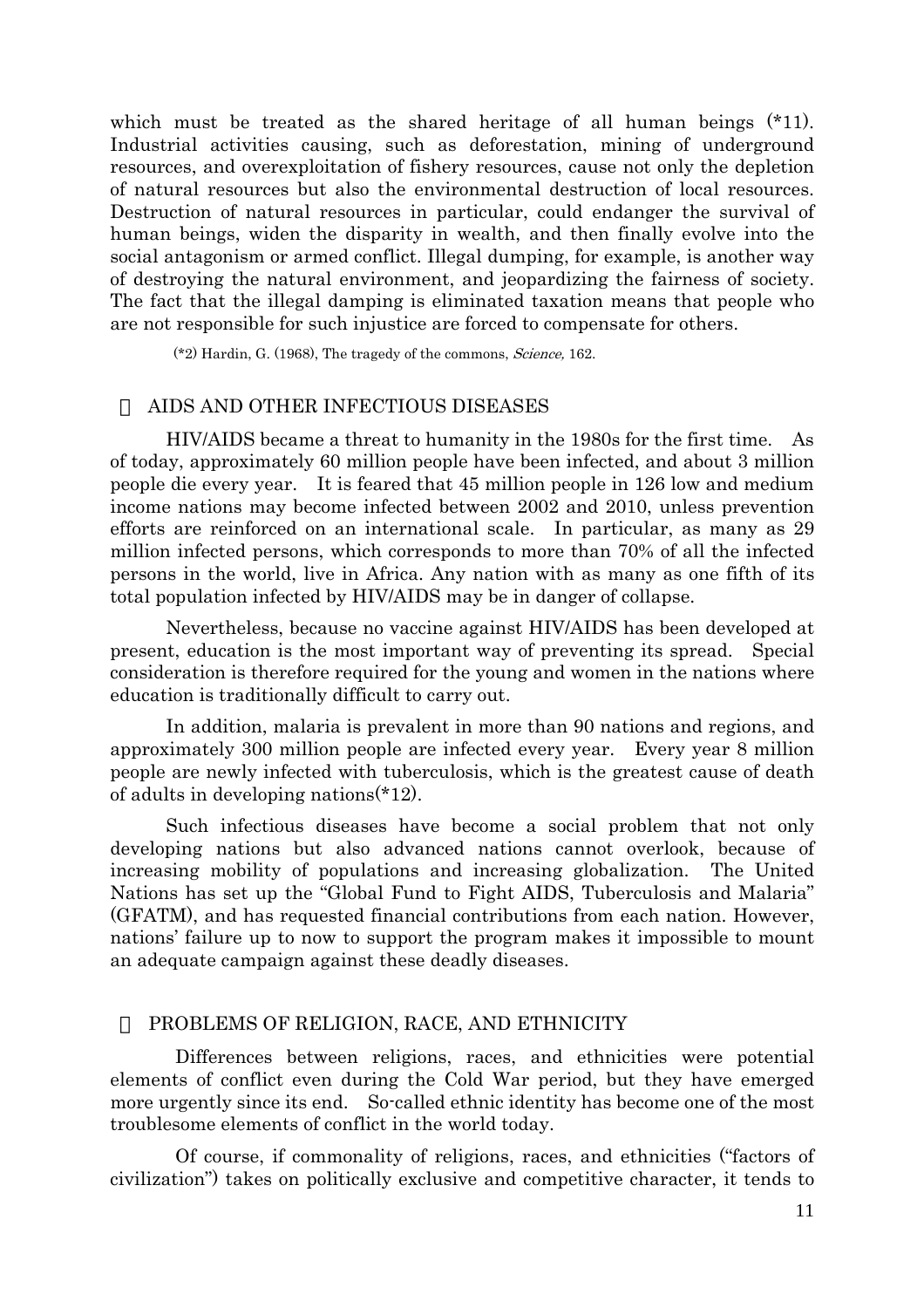become the element of violent confrontation. And the social system of any nation has, more or less, an inseparable relationship with the inherent factors of civilization.

For that reason, mutual exchange and understanding in the areas of politics, economy, and culture are a vital necessity, particularly in addressing the violent conflicts related to the Islamic nations in recent years. The importance of dialogue can be seen in the UN's designation of the year 2001 as "The United Nations Year of Dialogue among Civilizations" following the proposal of a "Dialogue of Civilizations" made by the former Iranian President Hatami in contradistinction against the "Clash of Civilizations" by Samuel Huntington, an American political scientist.

Although some conflicts may appear as "clash of civilizations", it is necessary to dig beneath the surface and uncover the structural violence of the so-called North-South problem epitomized by such social issues as unemployment, poverty, and class discrepancies. Problems of religions, races, and ethnicities cannot be grasped superficially as conflicts and misunderstanding between heterogeneous cultures. Scientific investigation of their extreme complexity is of an utmost importance for world peace.

#### GENDER ISSUES AS STRUCTURAL VIOLENCE

Peace Studies tries to eliminate structural violence, and it is obvious that it also should deal with gender issues from such a perspective. In the 1990s, the United Nations held mammoth conferences and adopted action plans on children, the environment, human rights, population, social development (abolishing poverty, increasing employment, and social integration), shelters, and education. It may be the political will of participating governments to work toward the achievement of such action plans, but at the same time, it is the women in the world who finally determine the result. Women are the chief victims of wars and carry the real burdens of poverty; they are also the people who must play the pivotal role in peace-building and sustainable development. Therefore women's rights, abilities, and dignity should be fully recognized and developed.

For that reason, it is important that everyone, regardless of sex, should become sensitive to the gender issues and understand the process through which people customarily accept "the theory of exclusion" which makes them intolerant toward people who are different, and systematize that intolerance socially, especially as regards the suppression of women. Peace Studies should analyze, criticize and work to address the problems of "power politics" in human social structure concerning sex and gender. By doing so, we all will learn to critically reassess our way of thinking and attitudes, and improve our behavior patterns.

#### 4)MEMORIES OF WAR AND THE PROBLEM OF RESPONSIBILITY

#### WAR RESPONSIBILITY AND COMPENSATION

In recent years conflicts surfaced in different interpretations of history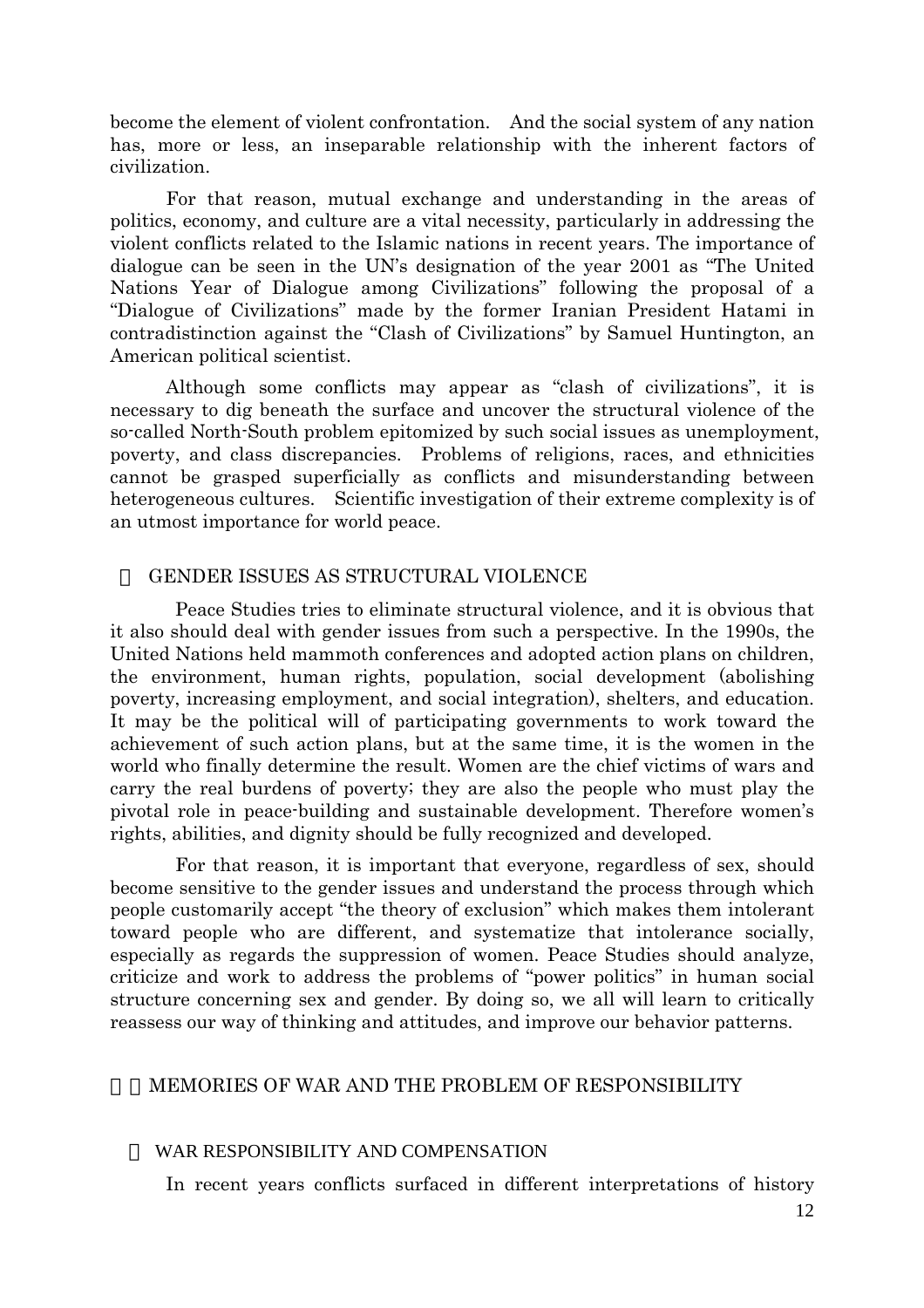between Japan and the neighboring nations. However, already in 1986 Prime Minister Yasuhiro Nakasone gave up his visit to the Yasukuni Shrine, saying that if an official visit to the Yasukuni Shrine where particular leaders responsible for the war of aggression were enshrined results in offending national feelings of the people in the neighboring nations in Asia, it ought to be avoided. In 1993 Prime Minister Morihiro Hosokawa expressed his deep remorse and apology to the countless people for their unbearable sufferings because of Japan's past war of aggression and colonization. Prime Minister Tomiichi Murayama, also in the similar tone in 1994, expressed the importance of objective understanding of history and transmitting it to the future generation. These careful utterances by successive Japanese Prime Ministers to our neighbors show very clearly what kind of behavior Japan should exhibit in Asia, where it has become one of the economic powers of the world.

With regard to war compensation China, Taiwan, and Korea renounced the principle of national reparations. However, it should be noted that in recent years over 70 cases of victims of the war such as the "comfort women" and "forced laborers" sued the Japanese Government, claiming that an individual right of compensation remains still valid.

In order for the Science Council of Japan to contribute to establishing peaceful relationships with the countries concerned, it is important to develop a common understanding of history in cooperation with the equivalent academic organizations of our neighboring countries. In this connection, historical processes of the Tokyo Military Tribunal, the San Francisco Treaty, and dyad diplomatic relations in the region as well as Japan's unconcluded war responsibility, a scientific view of the Allied Forces historical responsibility for the aerial bombings of over 60 Japanese major cities beginning with Tokyo, and the issue of Japanese POWs in Siberia held by the Soviet Union should be brought to light.

#### 5)TOWARDS THE REALIZATION OF PEACE

#### SYMBIOSIS OF MULTI-ETHNICITY AND PENETRATION OF CULTURAL DIVERSITY

On the one hand, the world in the  $21^{st}$  Century is experiencing a staggering integration as is seen in the example of the borderless European Union with its unified currency and the symbiosis of many different ethnicities and cultures, but on the other, even among the EU nations, there has been a reactionary surge of racism, xenophobia, and ethno-centrism, which threatens the realization of a harmonious multi-ethnic and multi-cultural human society. However, the quintessence of democratic society is a full guarantee of the human rights of racial, ethnic, sexual, cultural and linguistic minorities, and this is also the foundation of peace and social stability. The extent to which ethnic minorities, including foreign laborers, refugees, and indigenous people can pursue their rights as citizens of society without persecution and exclusion provides the true measure of human welfare at community, national, and international levels.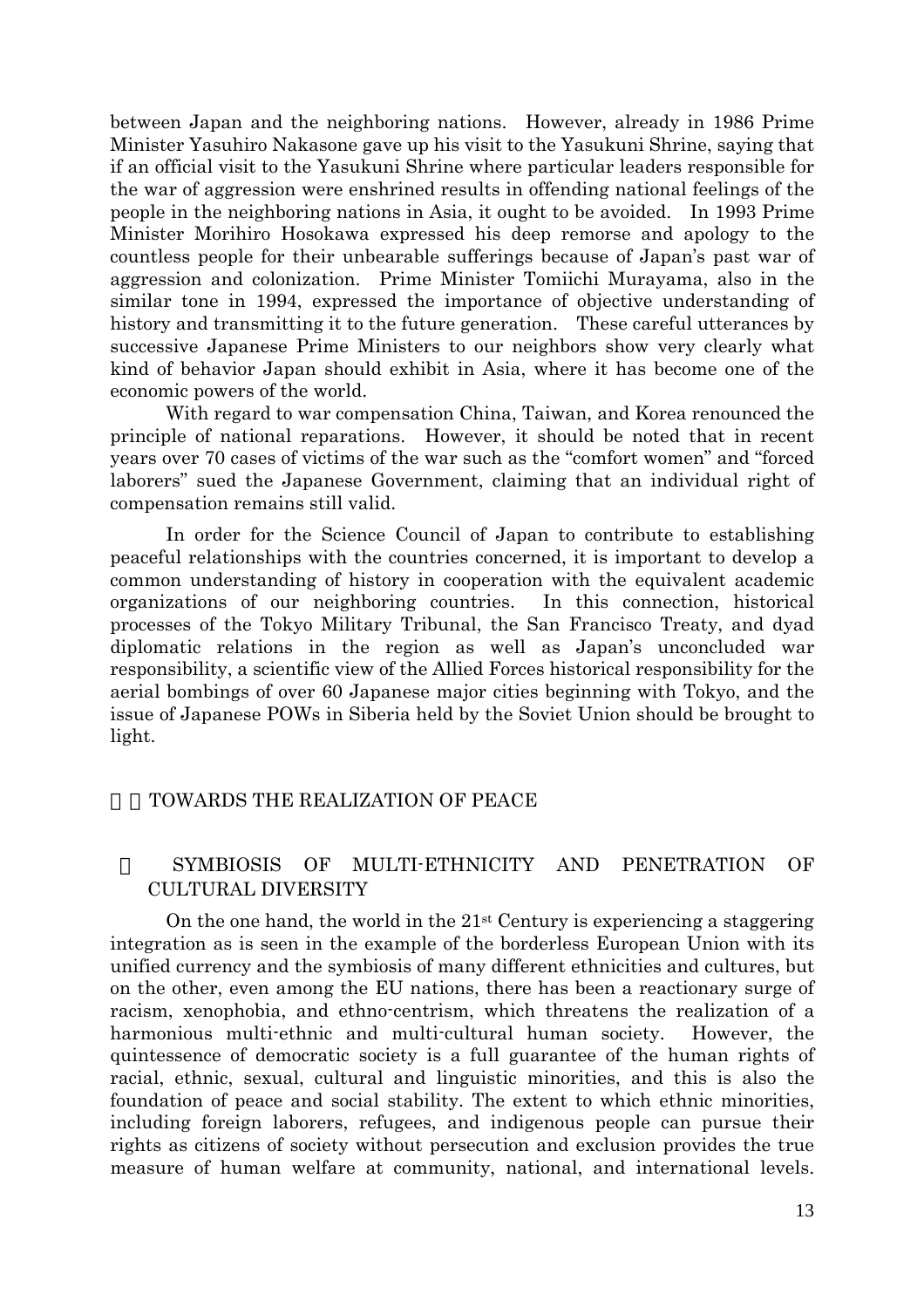This is also an urgent task that we need to address now when the war on terrorism and globalization exacerbate the life of the minorities and people with the lowest income. Symbiosis of multi-ethnicities and multi-cultures has to grow in quality in the very process of pursuit of such a goal. At individual, social, organizational, national, and communal levels, a social structure full of the spirit of generosity and tolerance should be pursued and created through mutual dialogue.

#### THE ROLE OF ARTS IN PEACE-BUILDING

In recent years, with the spread of research and education of Peace Studies, the theme "art and peace" has become popular in such academic associations as the Peace Studies Association of Japan (PSAJ), the International Peace Research Association (IPRA), and the International Conference of Peace Museums (ICPM). As the world appears more interrelated in the 21<sup>st</sup> Century, Peace Studies must enrich itself through cooperation with various disciplines and the wide front of activities in order to diversify and reinforce soft power to create world peace.

To accomplish such an aim, efforts have been made to coordinate the various areas of arts and activities with Peace Studies in which the theme of arts existed in the past only as a peripheral field. The integration of Peace Studies, Peace Education, and Peace Movement constitutes a trio in the new direction by liberating Peace Studies from the ivory tower and enriching civil society. All genres of arts from Music to literature, drama, dance, films, architecture, painting, sculpture and photography need to be evaluated from a scholarly point of view for enhancing the quality of peace.

#### PEACE CULTURE

Diverse lifestyles and various institutions which human beings created by way of exploiting nature for food, clothing, and shelter are called "cultures". Also a society where conflict resolution by violent means is prevalent is considered to be artificial and not a given in human nature. To understand the state of nature as a "war of every man against every man" (Hobbes) merely reflects the age when such a thought was natural and can hardly be said to provide a scientific explanation of human society. There are also prominent research findings which falsify the proposition (\*13).

Apart from research findings, a simple comparison of the American society, where alleged rationale of self-protection justifies gun ownership with the ensuing result of high crime rate, and other advanced societies reinforces the argument against the Hobbesian view of human nature. That the human beings are essentially peaceful and wars and violence are a distortion of human nature was advanced by the classic writings by J. J. Rousseau as well as by the "Seville Statement on Violence" (\*14) endorsed by contemporary scientists.

The United Nations General Assembly designated the year 2000 as "The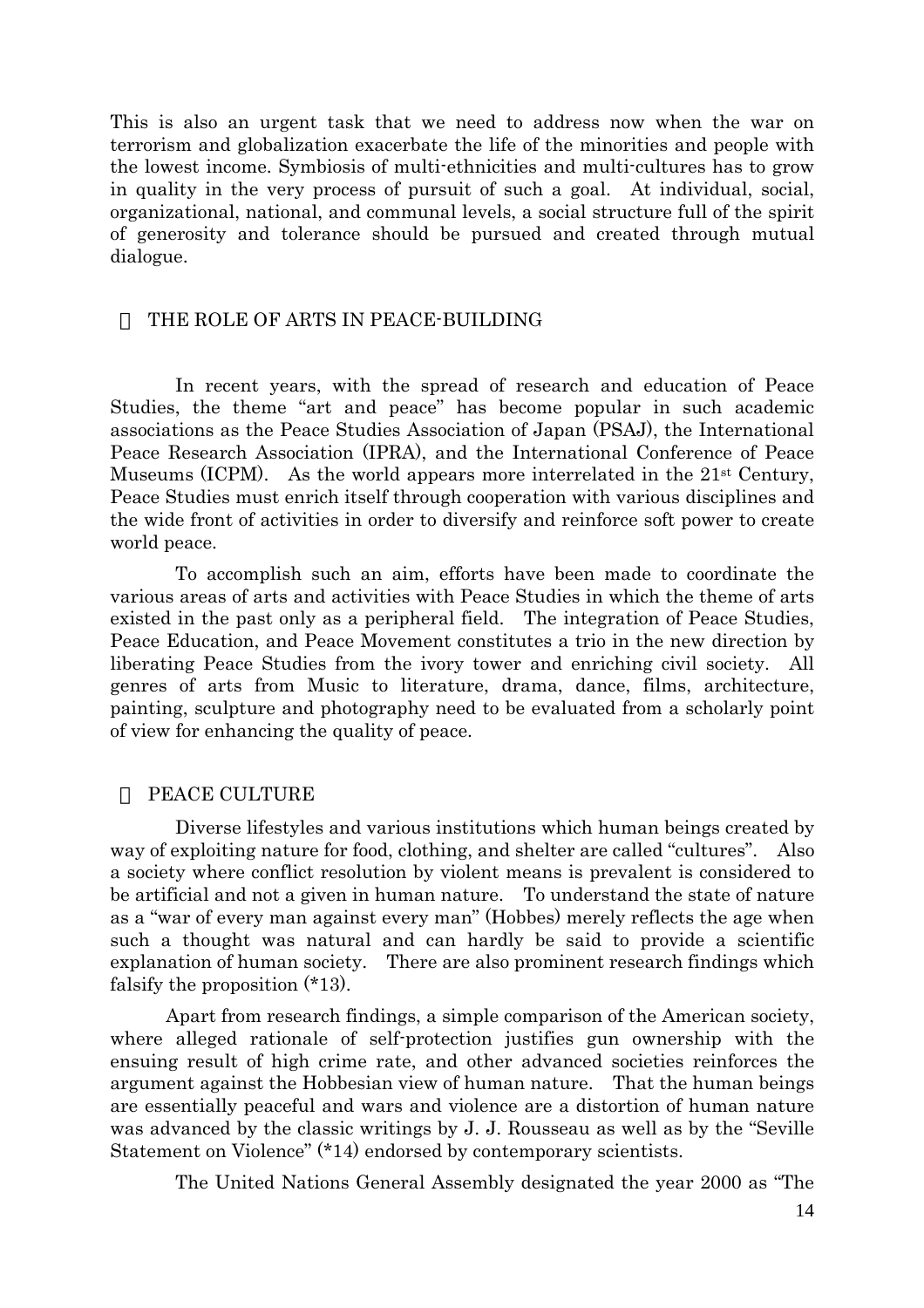International Year of the Culture of Peace" and the years from 2001 to 2010 as "The Decade of the Culture of Peace and Non-violence for the Children of the World" in an effort to achieve world peace. The "Seville Statement on Violence" denies even the theory of violent instinct (violent drive) in human nature from the scientific point of view. It would be one of the responsibilities of the Science Council of Japan to join the controversy and positively contribute to the scientific clarification of the issue in close cooperation with such international organization as the UNESCO.

#### PEACE EDUCATION

Peace education is education that aims at a critical review of war in the past and building peace by peaceful means thereby cultivating inward peace such as gentleness and thoughtfulness toward others at the same time. Peace education includes, therefore, the critical study of such social phenomena as militarism and imperialism as well as Social Darwinism, which encourages the survival of the fittest in human society. In contrast peace education is based on the "philosophy of symbiosis".

Peace education aims at fostering the ability of imagination and creativity and to use them in promoting peace in the areas of social sciences and arts in school education. However, education of arts, language and history should be protected against abuse by particular politics that encourages violence.

Peace education promotes the principle of non-violence sought in a wide variety of areas from the proliferation of nuclear weapons, to "an eye for an eye" kind of violent conflicts using physical force, violent exchange of military operations and counter attack by suicide bombers, murder by secondary school students, indifference to poverty, and disorder in developing countries. Thus, the necessity for peace education inside as well as outside of school premises is increasing both at home and overseas.

Also the role of peace museums in peace education has been newly re-evaluated in recent years, and Japan may expect to make an international contribution as "the only country where a peace museum movement exists" (Peter van den Dungen). Of over 100 peace museums in the world today more than the half are found in Japan. Accordingly, Japan has been playing an important role in "The International Network of Museums for Peace".

#### PEACE MOVEMENT

The peace movement is not only an indicator of maturing democracy and a mechanism to rectify defects of a law-abiding state, but also assumes a similar role in the international community. The grassroots peace movements have contributed so much to making the world a safer place by opposing the proliferation of nuclear weapons, the spread of militaristic ideology, the military-industrial complex President Dwight Eisenhower used the term for the first time and warned people of its escalation in his famous farewell speech , arms trade, militarization of ocean and space, covering up war crimes, and the like.

U.S. peace groups have been remarkably successful in turning Americans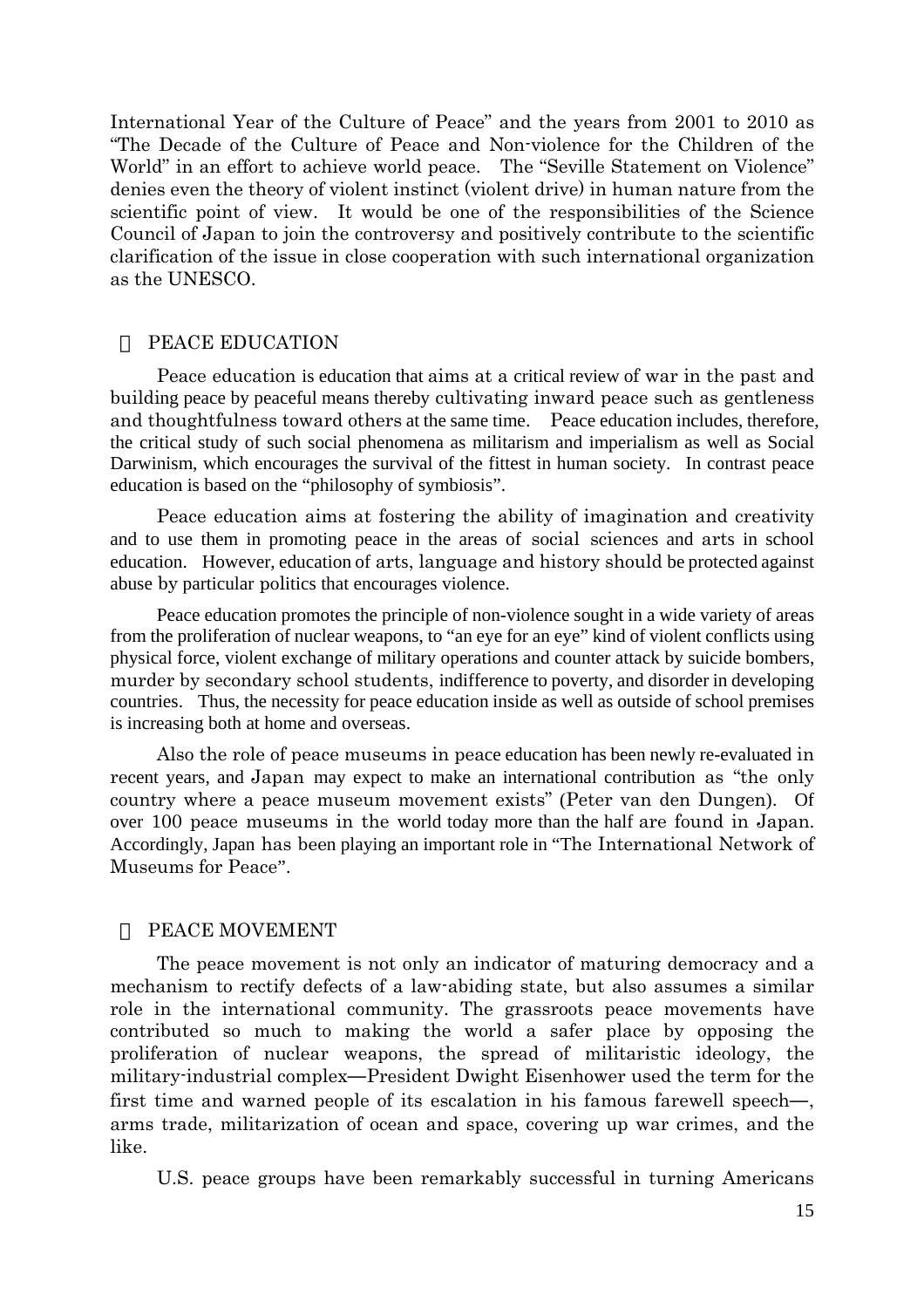against nuclear weapons. In 1945, 69 percent of Americans thought that the development of the atomic bomb was a good thing and only 17 percent thought that it was a bad thing. But, thanks to the peace movement's education of the American public about the horrors of nuclear weapons and nuclear war, these attitudes were gradually reversed. By 1998 (the last year for which there is polling data), only 36 percent of Americans thought the Bomb's development was a good thing, and 61 percent thought it was a bad thing (Gallup 1999, 77)" according to Lawrence S. Wittner, Professor of History at the State University of New York(\*15). Furthermore, peace movements sprang up at various places in the world even before the war on Iraq started. There was even a change of a regime in Spain.

Originally Peace Studies started from a peace movement in search of a peaceful world. Therefore, most issues dealt with in Peace Studies reflect various issues already addressed in peace movement. The anti-nuclear movement in Japan is a case in point and well known internationally. Also important are other activities for peace such as recording U.S. air-raids on various cities, preserving war-related sites, dealing with Japan's war responsibility, and international exchanges for friendship with other countries. These activities are important subjects of Peace Studies. The peace movement is the most important and last bulwark to prevent war, and its theoretical research is one of the urgent and important subjects to deal with in Peace Studies.

#### INHERITANCE OF HISTORICAL LEGACY AND THE NEED FOR ITS FURTHER DEVELOPMENT

As described above, it is clear that despite the spectacular progress in science and technology the perpetual prosperity of the world is not only threatened, but even faces the question of its very survival due to the menace of nuclear weapons, environmental pollution, population explosion, and poverty caused by uneven distribution of the world's wealth. Enter Peace Studies that is said to be "the ultimate science for human survival". Such a science has to be further developed by means of unceasing interdisciplinary cooperation among scholars, as it is the necessary condition for consolidating the foundation of all human activities—politics, economy, industry, education, arts, sports, entertainment, etc.

Unless we can firmly lay such a foundation, the prosperity of nations and the security of the globalized world would remain a castle in the air, a mere illusion. It goes without saying that we must make every effort in education for peace in order to achieve the ideal of peaceful human coexistence. Thus, Peace Studies/Peace Research and Peace Education must work together and contribute to the peace and security of the international society. It is also the historic responsibility of the Science Council of Japan, which has clearly committed to "contribute to the peaceful reconstruction of Japan and the welfare of the world through a general consensus of scientists," and it should be passed on as an important scientific legacy to the future administration of the Science Council of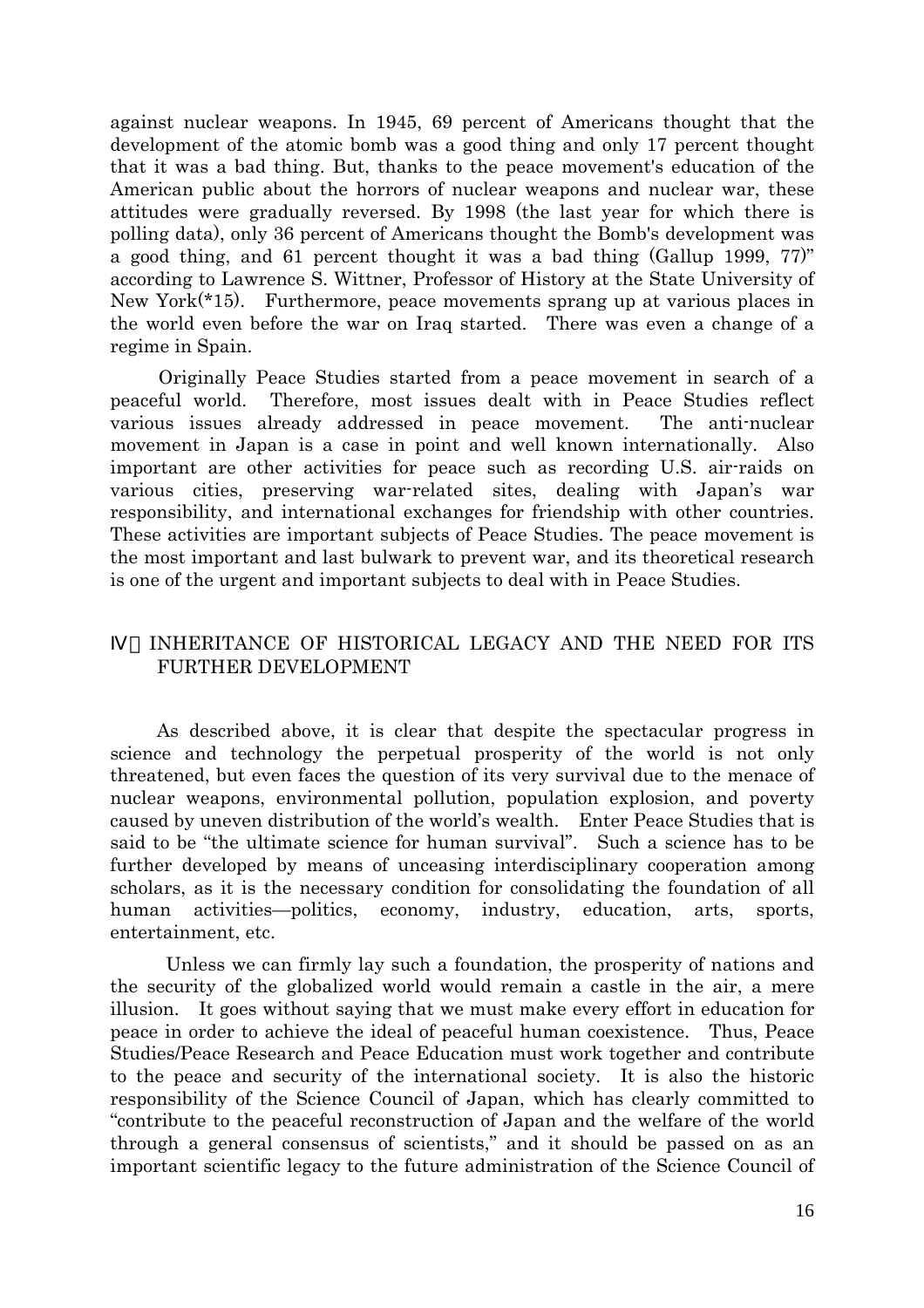Japan.

SCJ's vigorous pursuit of investigating "causes of war and conditions for peace" ever since its inception is based on the aforementioned historic legacy and is inseparably related to international problems which the Committee for Peace Research of the SCJ has continuously been dealing with. As a scientific community, the SCJ has a special responsibility to overcome both direct and structural violence to build world peace from a higher perspective of human interests rather than national interests and to establish a breakthrough in the struggle for peace and security of the world.

#### **NOTES**

\*1) Position Paper (Recommendation of the IX. Science Council of Japan) "Wagakuni ni okeru Heiwakenkyuu no Sokushin ni tsuite" (On Promoting Peace Research in Japan) November, 1974

\*2) IPRA Yooran (A Compendium of the Activities of IPRA) (pamphlet) , Overseas Research Material of the X. Science Council of Japan, 1977.

\*3) "Heiwa ni kansuru Kenkyuu no Sokushin ni tsuite─Heiwagaku no Rekishi, Genjoo oyobi Kadai" (On Promoting Research on Peace—History, Present Condition, and Tasks), Position Paper of the XV. Science Council of Japan, April, 1994.

\*4) "Heiwagaku no Kenkyuusuishin no Teigen─Nihon no Gakujutsukenkyuusha no Jisei" (Recommendation for Promoting Research on Peace Studies─A Self-Reflection of Japanese Academic Researchers), Position Paper of the XVIII. Science Council of Japan, November, 2002. Adopted in the SCJ's English PR pamphlet for overseas readers In Pursuit of Peace, Human Rights and Human Security: A Message from Japanese Scientific Community, 2005.

\*5) Tetsuo Saito, Hiroharu Seki, Kenji Yamashita (eds): Heiwagaku no Susume─Sono Rekishi, Genjoo oyobi Kadai (Recommending Peace Studies─History, Present Conditions, Tasks. Horitsu Bunka Sha Pub. Co., Kyoto, 1995.

\*6) Ayako Miyoshi, Susumu Wakai, Tomomi Kozaki, Yoshinori Ikezumi (eds.): Heiwa, Jinken, NGO (Peace, Human Rights, and NGO), Shinhyouron, 2004.

\*7) Foreign Affairs, Vol. 75, No. 2, March/April 1996.

\*8) Palme Commission on Disarmament and Security Issues: A World at Peace. Common Security in the 21st Century, Stockholm, 1982.

\*9) International Commission on Intervention and State Sovereignty, The Responsibility to Protect: Report of the International Commission on Intervention and State Sovereignty, Ottawa: International Development Research Centre, 2001.

\*10) Schreiber, Jan: The Ultimate Weapon. Terrorists and World Order, New York, 1978.

\*11) Hardin, Garrett: "The Tragdy of the Commons", Science, No. 162, 1968.

\*12) UNICEF: White Paper, 2005.

\*13) Montagu, Ashley: *The Nature of Human Aggression*, Oxford University Press, 1976.

\*14) UNESCO: "The Seville Statement on Violence", UNESCO, Paris, 1986. Wittner, Lawrence S.: Toward Nuclear Abolition. A Historyof World Nuclear Disarmament Movement, 1971 to the Present. Stanford, 2002.

\*15) Wittner, Lawrence S.: "The Enola Gay, the Atomic Bomb and American War Memory" in Japan Focus Newsletter, June 23, 2005.

#### **REFERENCE**

Asahi Shimbun (ed.) Aera Mook: Heiwagaku ga Wakaru (Peace Studies Made Easy), Asahi Shimbun Co., 2002.

Galtung, Johan: Peace by Peaceful Means. London & Oslo, 1996.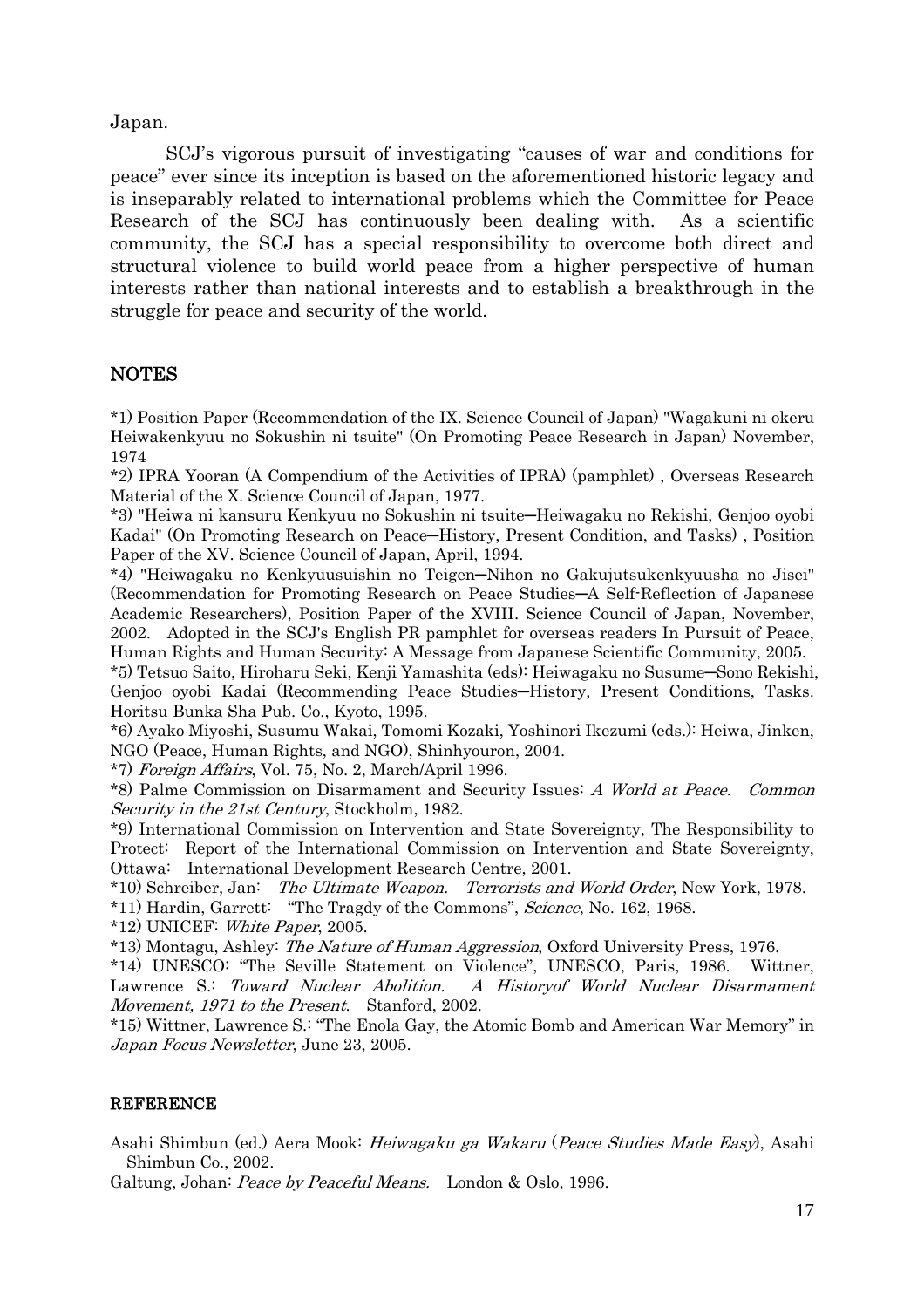- Galtung, Johan and Fujita Akifumi: Garutungu Heiwagaku Nyumon (Introduction to Galtungian Peace Studies), Horitsu Bunka Sha Pub. Co., 2003.
- Hoshino Shohkichi: Gurobaru Shakai no Heiwagaku (Peace Studies in the Global Society). Dobunkan, 2005.
- Huber, Wofgang u. Hans-Richard Reuter: Friedensethik, Berlin, 1990.
- Ikeo Yasushi: *Heiwagaku o Hajimeru (Peace Studies for Beginners)*, Koyo Shobo Pub. Co., 2002.
- Ishihara Masaie, Nakachi Hiroshi, Douglas Lummis (eds.): Okinawa o Heiwagaku Suru (Doing Peace Studies with Okinawa). Horitsu Bunka Sha, 2005.
- Ron. Kankyoh o Heiwagaku Suru (Theories of Subsistence to Overcome "Development". Kaku Yanchun, Tozaki Jun, Yokoyama Masaki (eds.): Datsu Kaihatsu e no Sabushisutensu Doing Peace Studies with Environment). Horitsu Bunkasha Pub. Co., 2005.
- Kaku Yanchun, Tozaki Jun, Yokoyama Masaki (eds.): Kankyoh Heiwagaku (Environmental Peace Studies). Horitsu Bunka Sha, 2005.

Kawata Tadashi: *Heiwakenkyu (Peace Research*), Tokyo Shoseki, 1996.

- Kokokara Hajimaru (A Primer of Peace Studies. The Future Starts From Here), Kodama Katsuya, Sato Yasunobu, Nakanishi Hisae: Hajimete Deau Heiwagaku. Mirai wa Yuhikaku Pub. Co., 2004.
- Lesley, Thomas J.: Teaching Peace. Toward Cultural Selflessness. Westport & London, 1994.
- Nichigaku Sensho #7 Reisengo no Ajia no Anzenhosho (Security in Asia after the Cold War). Nihon Gakujutsu Kyoryoku Zaidan, 1997.
- Ogashiwa Yoko, Matsuo Masatsugu (eds.): Akutah Hatsu no Heiwagaku (Peace Studies From the Actors' Point of View). Horitsu Bunka Sha Pub. Co., 2004.
- Mitsuo Okamoto: Peace Studies in the Nuclear Age, Institute for Advanced Studies, Hiroshima Shudo University, 1996.
- Okamoto Mitsuo, Yokoyama Masaki (eds.): Heiwagaku no Genzai (Peace Studies in the Making). Horitsu Bunka Sha Pub. Co., 1999.
- Okamoto Mitsuo: Heiwagaku. Sono Kiseki to Tenkai (Peace Studies. Its Locus and Development). Horitsu Bunka Sha Pub. Co., 1999.
- Okamoto Mitsuo, Yokoyama Masaki (eds.): Heiwagaku no Ajenda (Agenda of Peace Studies). Horitsu Bunka Sha Pub. Co., 2005.
- Okamoto Mitsuo: Heiwagaku wa Uttaeru. Heiwa o Nozomunara Heiwa ni Sonaeyo (If You Want Peace, Prepare for Peace). Horitsu Bunka Sha Pub. Co., 2005.
- Peace Studies Association of Japan (ed.): Sekai Seifu no Tenbo (Perspectives on the World Government). Heiwa Kenkyu (Peace Studies) Vol. 28. Waseda University Press, 2003.
- Peace Studies Association of Japan (ed.): Gurobaruka Jidai no Heiwagaku (Peace Studies in the Age of Globalization). Four volumes. Horitsu Bunka Sha Pub. Co.m 2004.

Vol. 1 Fujiwara Osamu, Okamoto Mitsuo (eds.): Ima Heiwa towa Nanika. Heiwagaku no Riron to Jissen (What is Peace Today? Theories and Praxis of Peace Studies).

Vol. 2 Isomura Sanae, Yamada Yasuhiro (eds.): Ima Senso o Tou. Heiwagaku no Anzenhosho (In Search of the Meaning of War Today, Security from the Point of View of Peace Studies).

no Heiwagaku (Beyond the Wall of History. Peace Studies of Reconciliation and Vol. 3 Utsumi Aiko, Yamawaki Keizo (eds.): Rekishi no Kabe o Koete. Wakai to Kyohsei Symbiosis).

Vol. 4 Takayanagi Akio, Ronni Alexander (eds.): Watashitachi no Heiwa o Tsukuru. Kankyoh, Kaihatsu, Jinken (Making Our Peace. Environment, Development, and Human